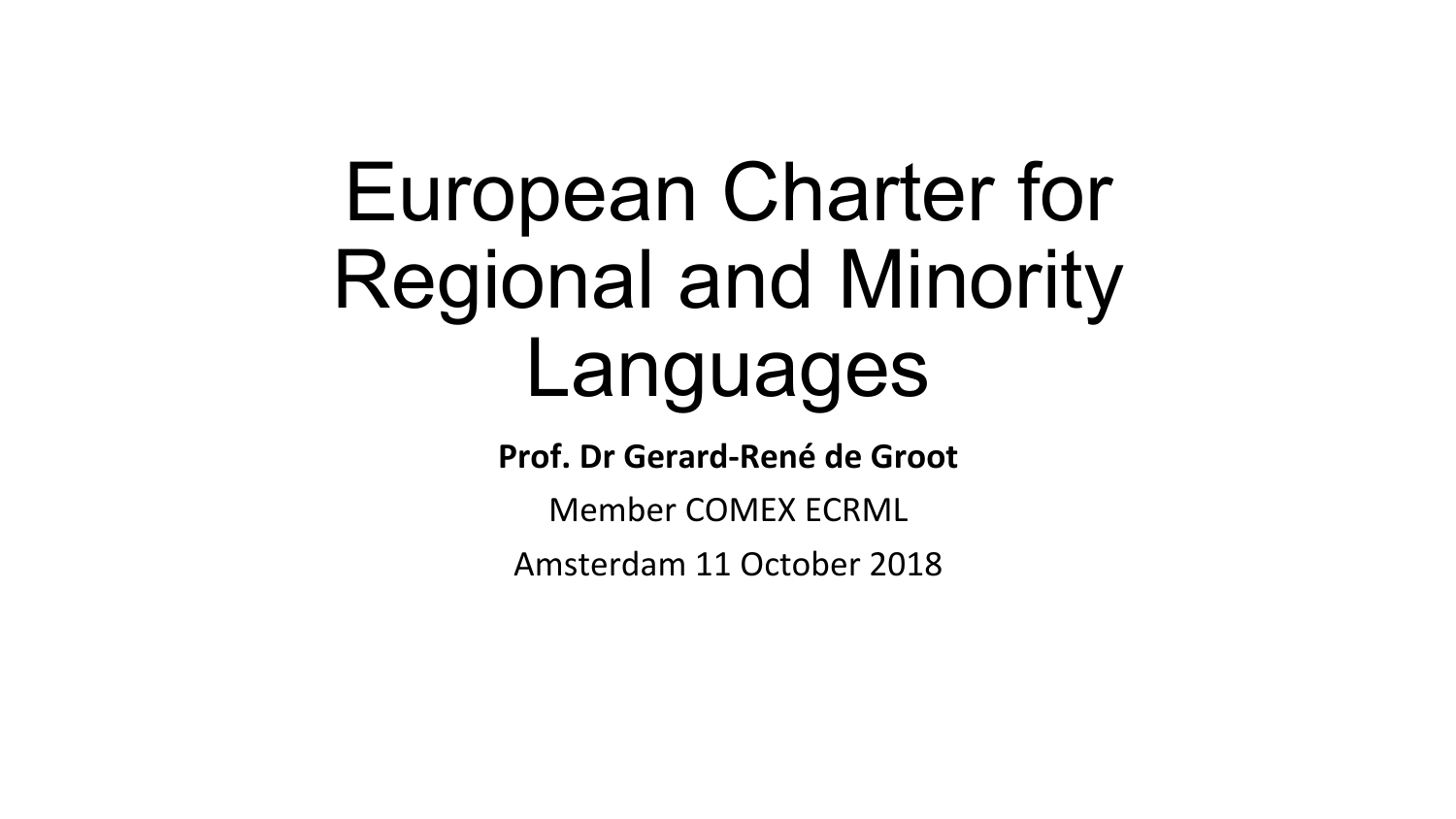### ECRML

- **CETS 148**
- Opened for signature 5 November 1992
- 25 Contracting States
- Younger than Charter for Local and Regional Authorities, which also pays some attention to use RML in contact with local authorities
- Older than Framework Convention National Minorities: 10 **November 1994, which also includes attention for protection RML**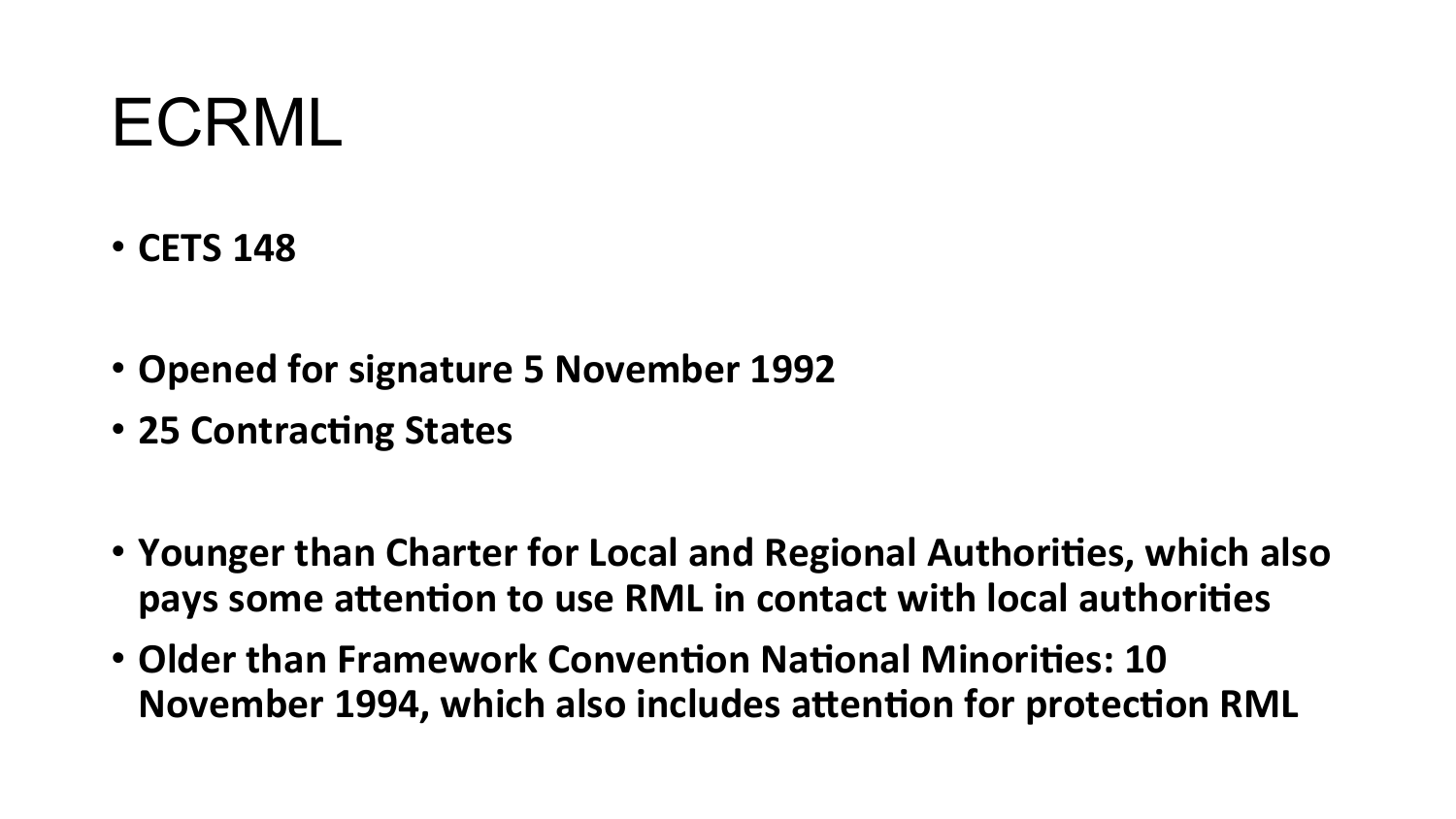#### ECRML: objectives

- PREAMBLE
- Maintenance and development of cultural wealth
- Right to use regional or minority language is inalienable
- Based on the principles of democracy and cultural diversity
- But not to the detriment of the official languages and the need to learn them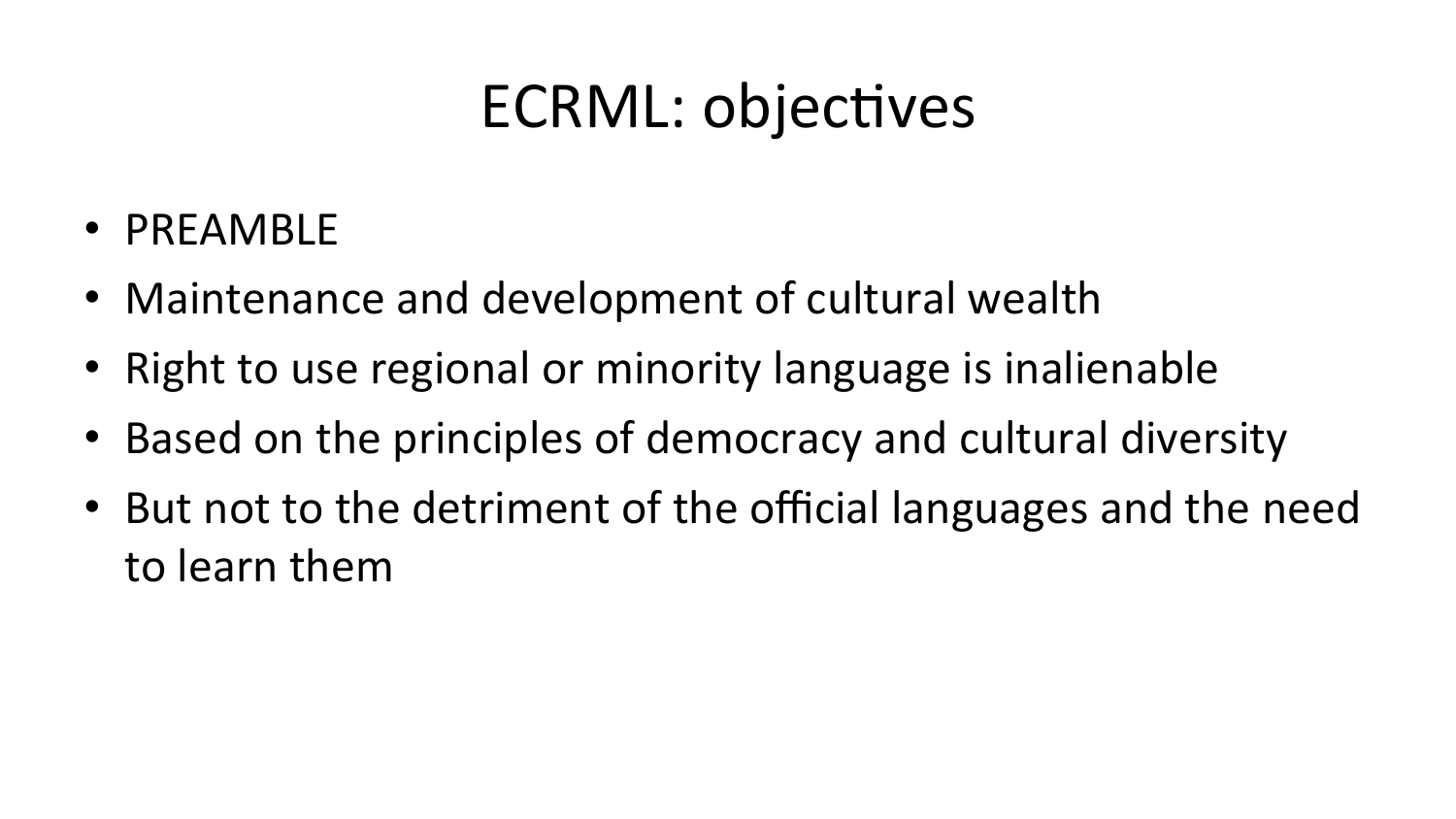#### ECRML and human rights

• Drafters of the Charter avoided human rights terminology

• However, Charter includes personal rights, but with a collective dimension (of the group of speakers of the RML)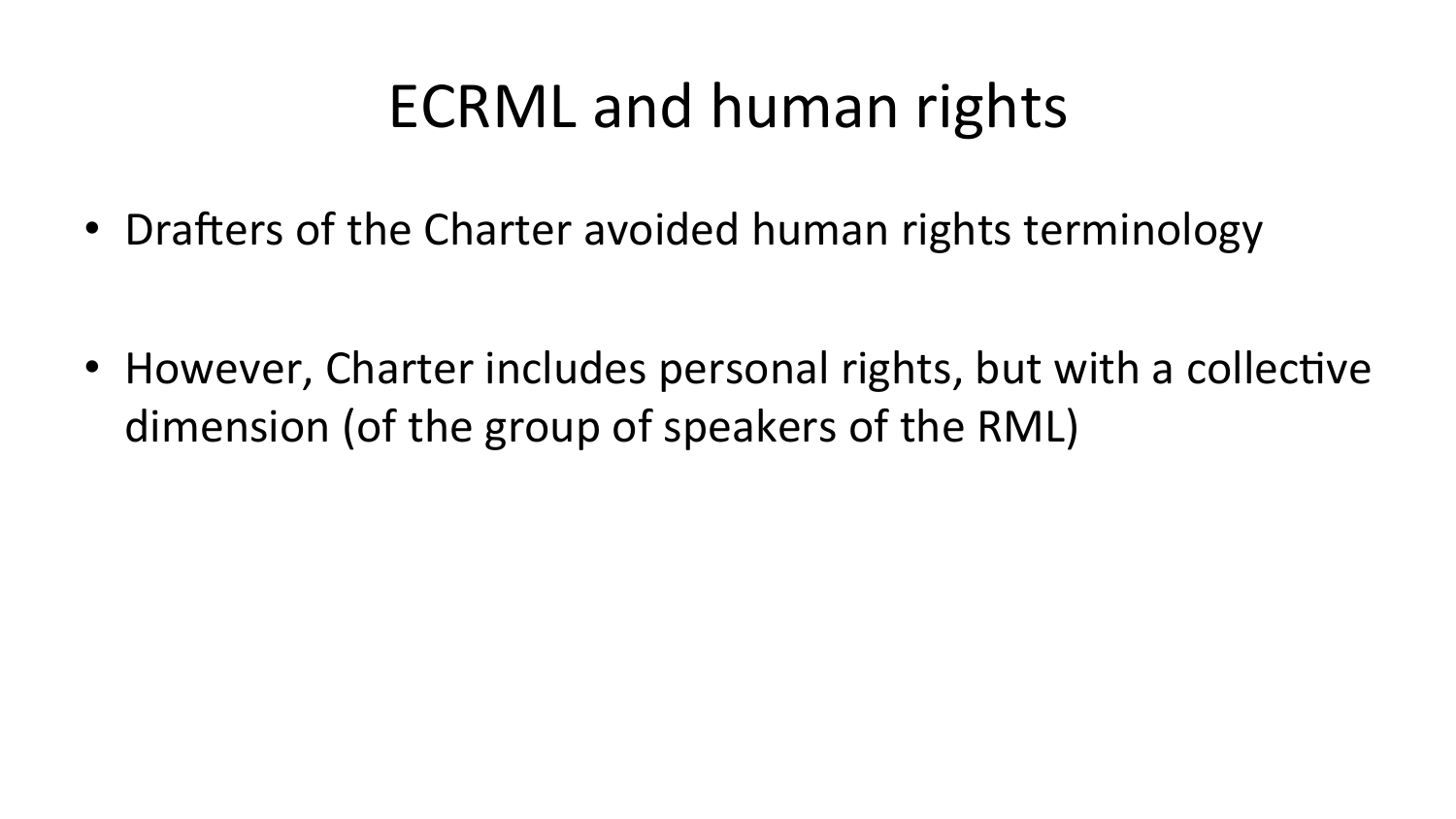#### ECRML and European Union

• Ratification of ECRML and of Framework Convention belong to the Copenhagen Criteria for accession to the European Union

- However, old MS like Belgium, *Italy* and France did not ratify
- Idem: Ireland
- Idem: Greece, Malta, *Portugal*
- Idem Baltic Countries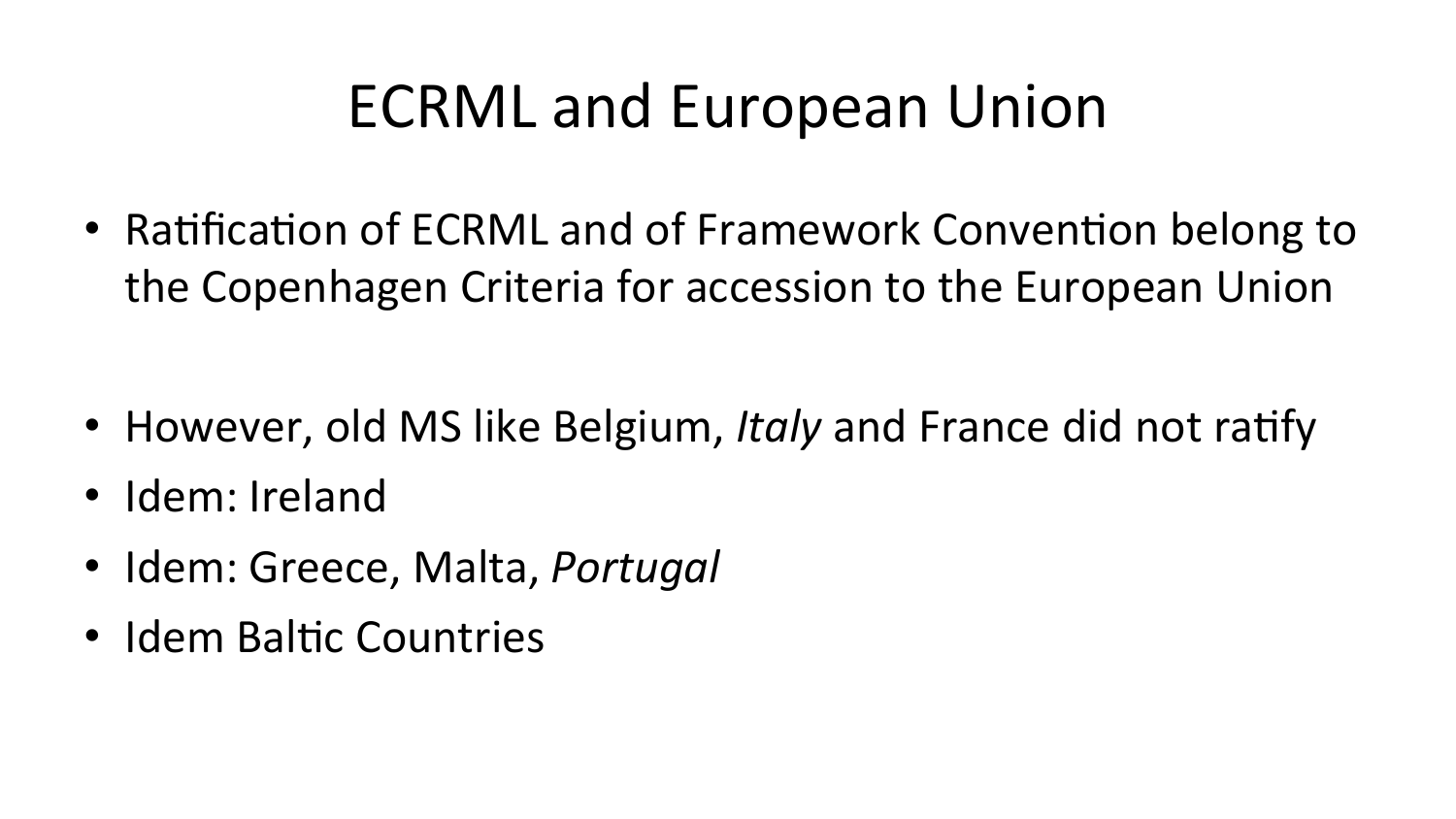### Goal ECRML

- To protect and promote *historical* regional and minority languages **in Europe**
- Predecessor to the current Congress of Local and Regional Authorities, the Standing Conference of Local and Regional Authorities of Europe was involved in preparation because involvement of local and regional government is essential
- Charter only applies to languages traditionally (> 100 years) used by the nationals of the State Parties (thus excluding languages used by more recent immigrants)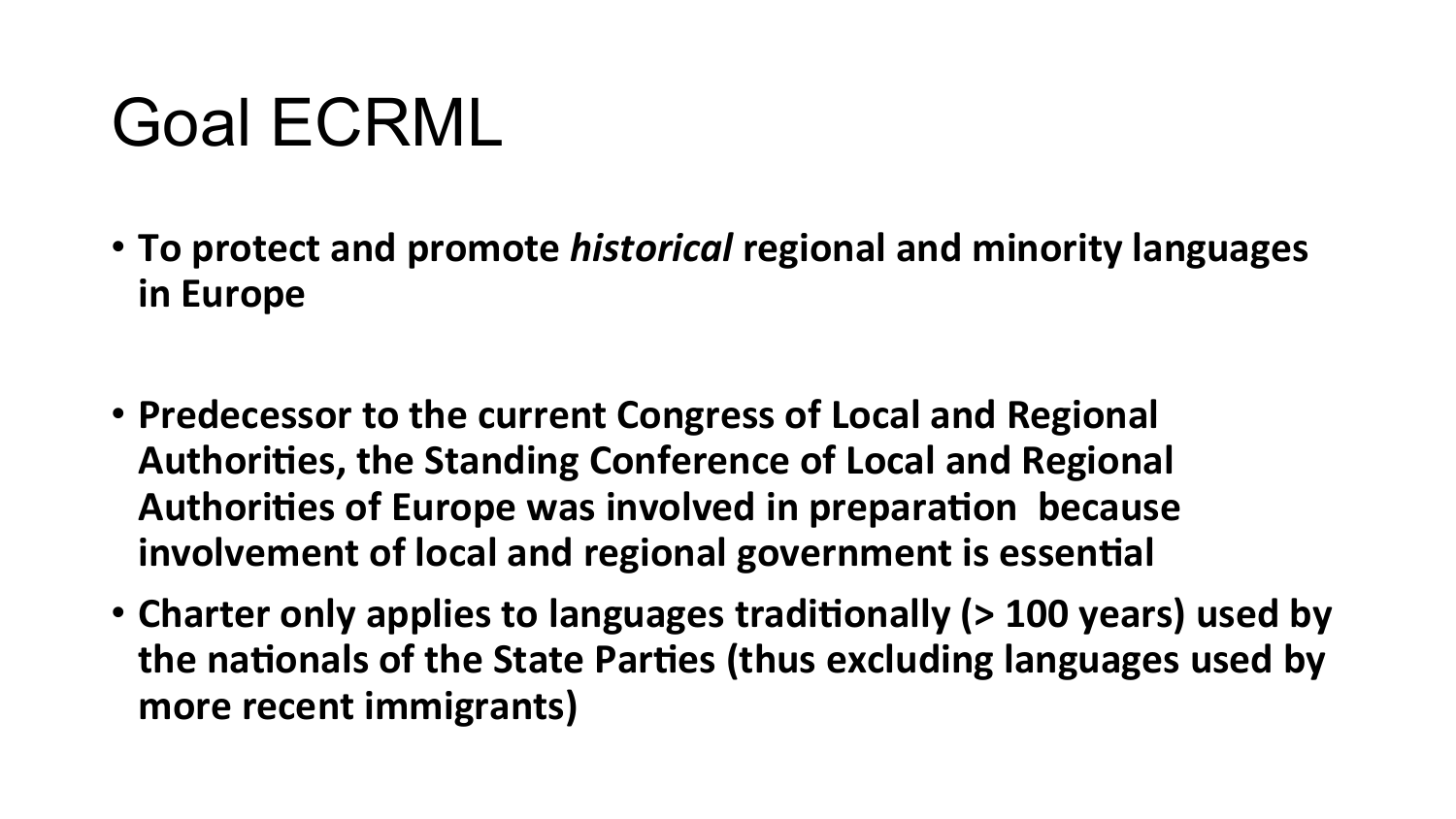### Goal ECRML

- To protect and promote historical *regional and minority languages* **in Europe**
- Excluded are language varieties of official national language(s)/ dialects
- **Borderline language/ dialect not clear**
- Answer on question what is variety of official national language?
- Often political answer, but irreversible!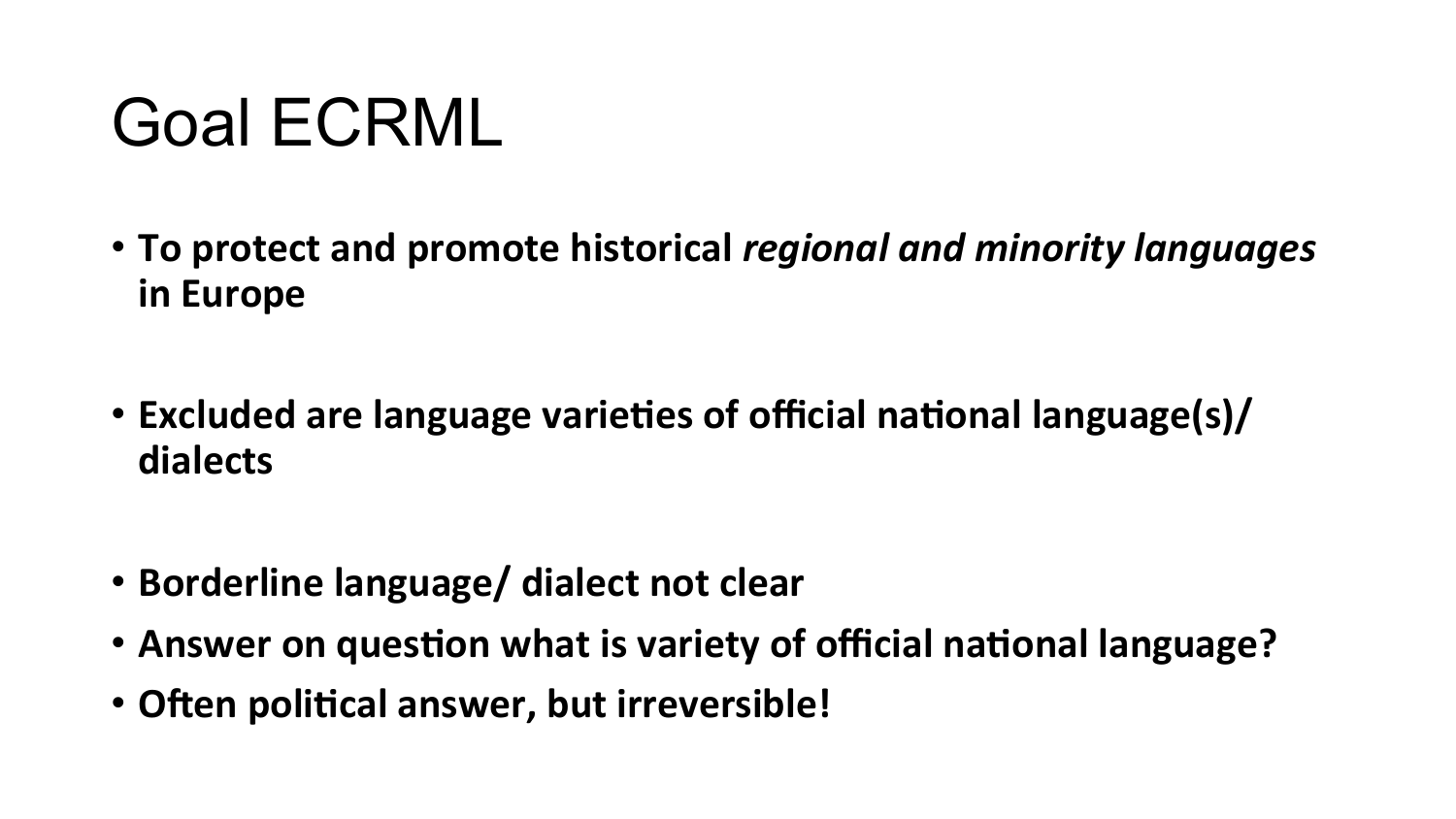### Structure of the ECRML

- Two levels of protection
- Part II: basic protection
- Part III: advanced protection
- Application of Charter is monitored by COMEX ECRML of CoE
- 25 member/ one for each Contracting State
- **COMEX** meets at least three times/ year in Strassbourg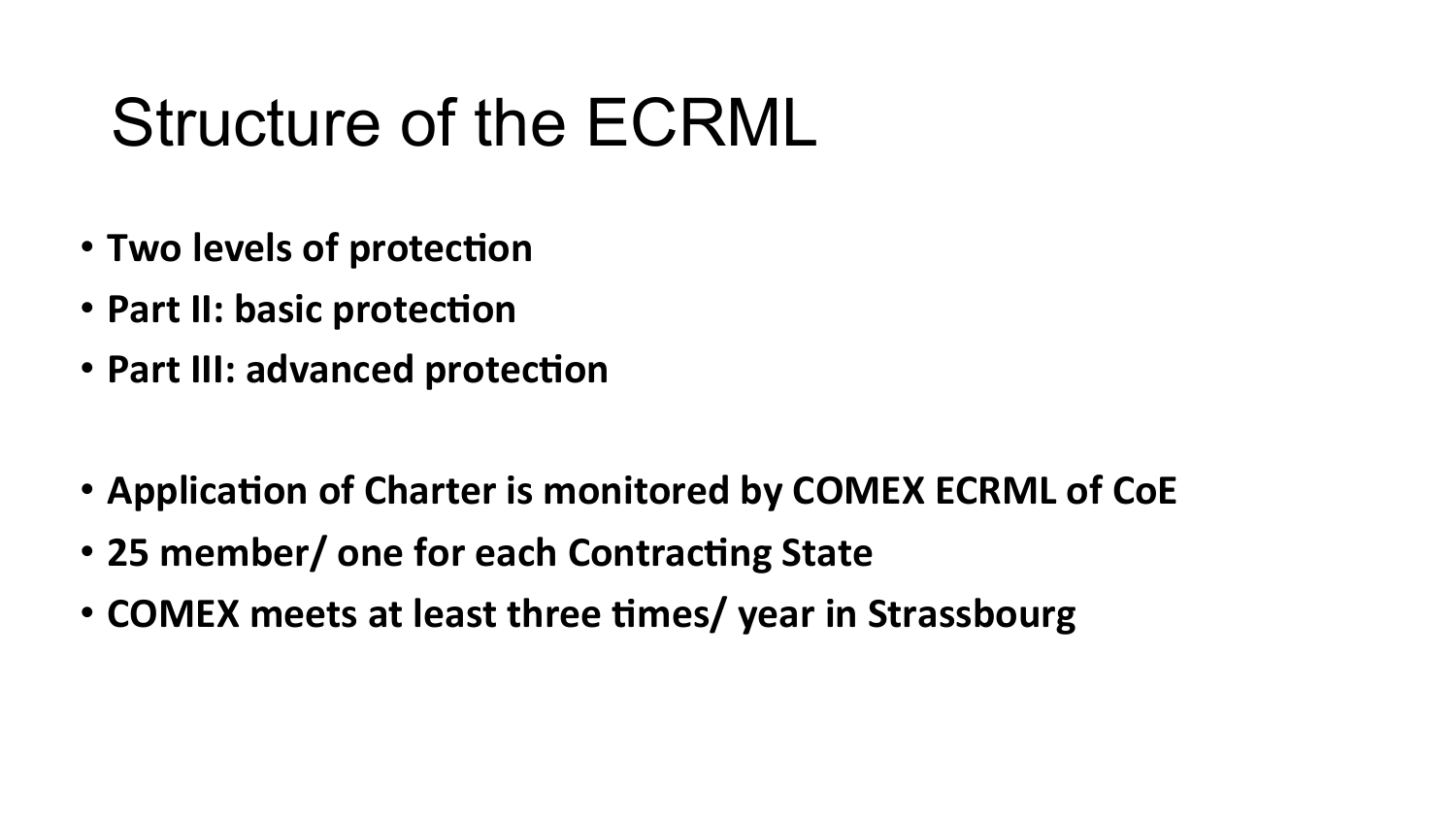# Monitoring implementation of the ECRML

- Art. 15 Charter: All three years periodical report Member State followed by on the spot visit by delegation of COMEX. (three Members plus secretary). First report one year after accession.
- Art. 16: "Bodies or associations legally established in a [State] Party" may ask attention for problems, also on the general policy of the State **regarding RML**
- Report of COMEX delegation is discussed in plenary session
- After reaction MS on draft report, discussion and adoption recommendations by Committee of Ministers of CoE (all 47 MS participate, not only 25 Contracting States!)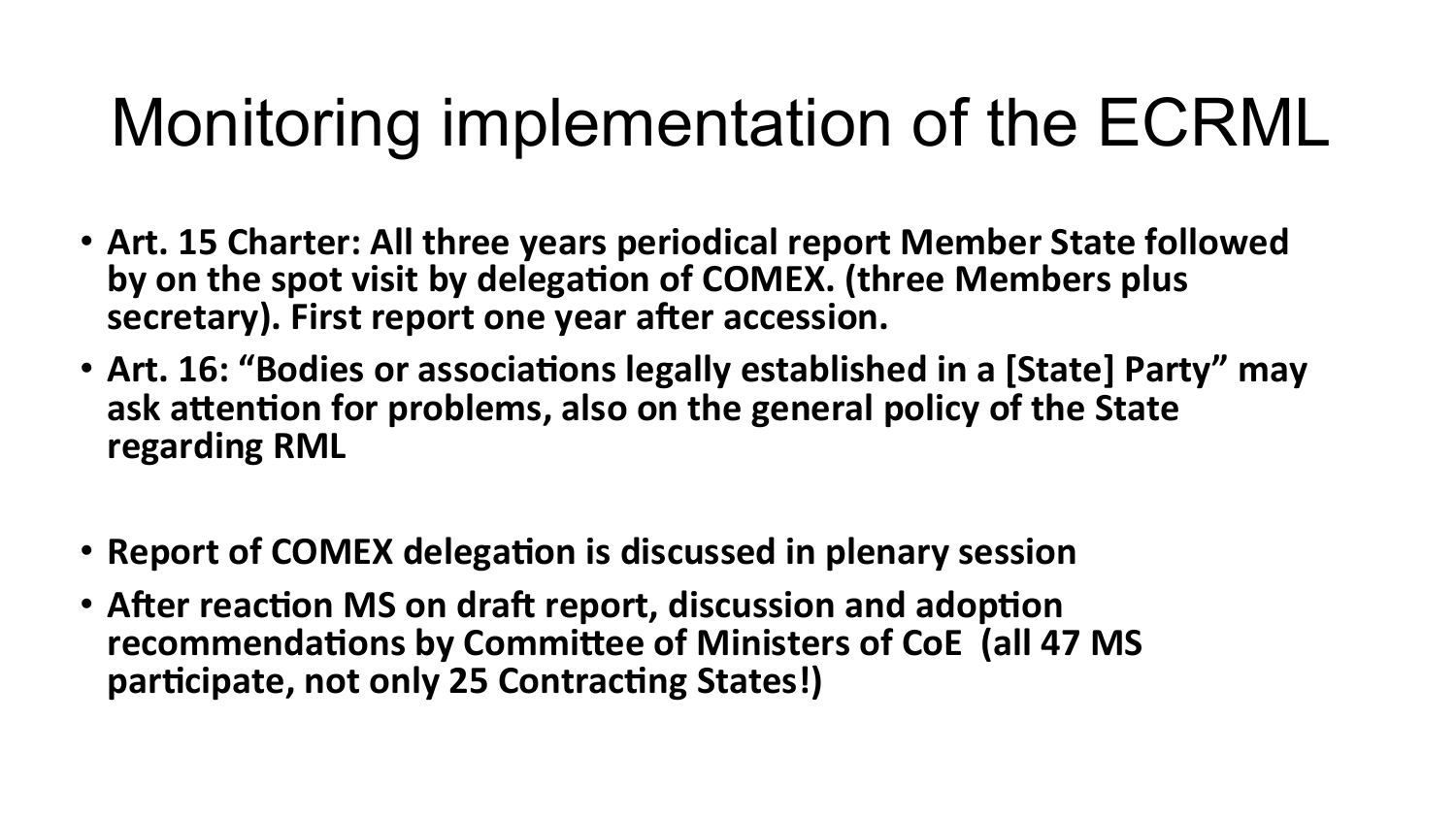#### Composition COMEX

- 25 Members (one for each Contracting State) who are independant (Art. 17)
- In case of a vacancy the Contracting State involved submits a list of potential candidates to CoE
- Choice/ appointment by Committee of Ministers of the Council of Europe
- Appointment for a term of six years with possibility of renewal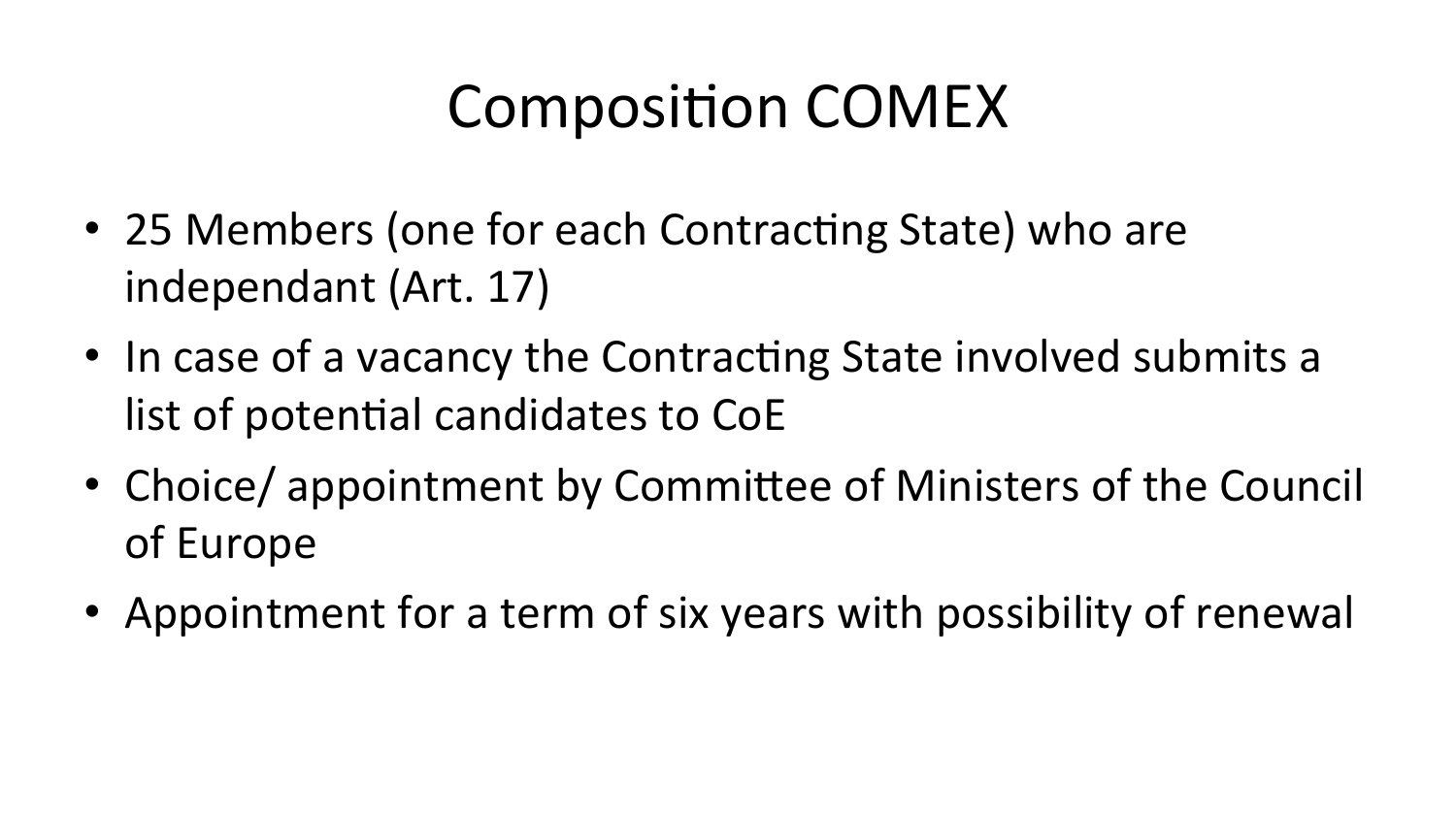### Part II basic protection

- A) Recognition of regional or minority languages as an expression of cultural wealth  $\rightarrow$  ratification ECRML confirms this, except if indications for the contrary
- **B)** Respect for the geographical area of each regional or minority  $\mathsf{language} \rightarrow \mathsf{be}$  careful with modifications of districts e.a.; new administrative divisions should not create obstacles to promotion RML
- C) Resolute action to promote RML.
- D) Facilitation and/or encouragement of the use of such languages, in speech and writing, in public and private life.
- **E**) Maintenance of ties with other groups speaking same or similar RML.
- F) The provision of appropriate forms and means for the teaching and **study of such languages at all appropriate stages →** preschool, primary<br>school, secondary school, vocational training, university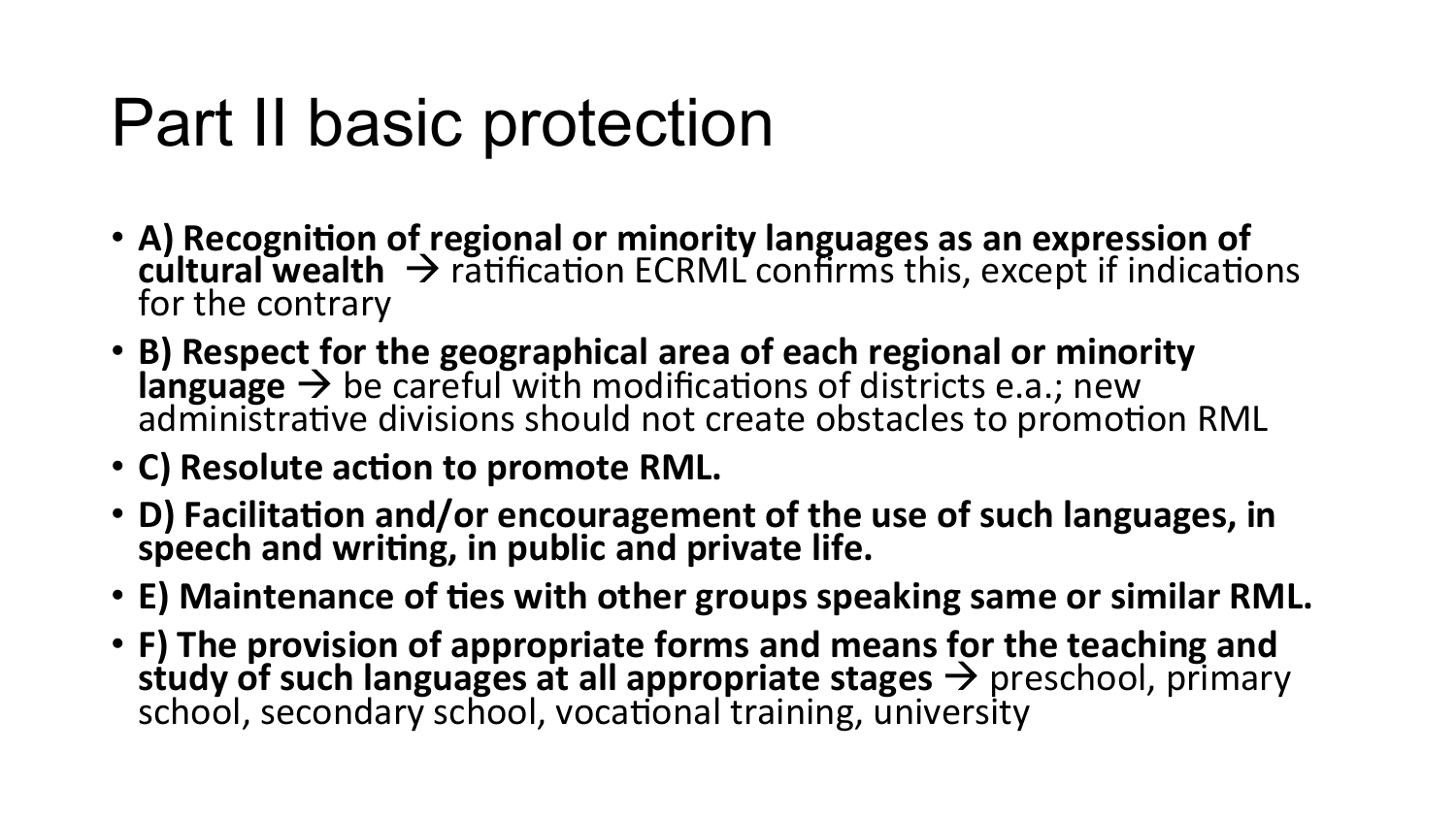### Part II basic protection

- G) learning facilities for adult non-speakers living in the area.
- H) study and research at universities or equivalents institutions
- I) The promotion of relevant transnational exchanges with speakers of the same or similar languages abroad.
- 2) Eliminate all forms of unjustified distinction, exclusion, restriction or preference relating to the use of a regional or minority language and intended to discourage or endanger its maintenance or development.
- 3) The promotion by the State of mutual understanding between all the country's linguistic groups.
- 4) Take into consideration needs and wishes by speakers/ i.a. by **establishing bodies (including speakers) for advising authorities.**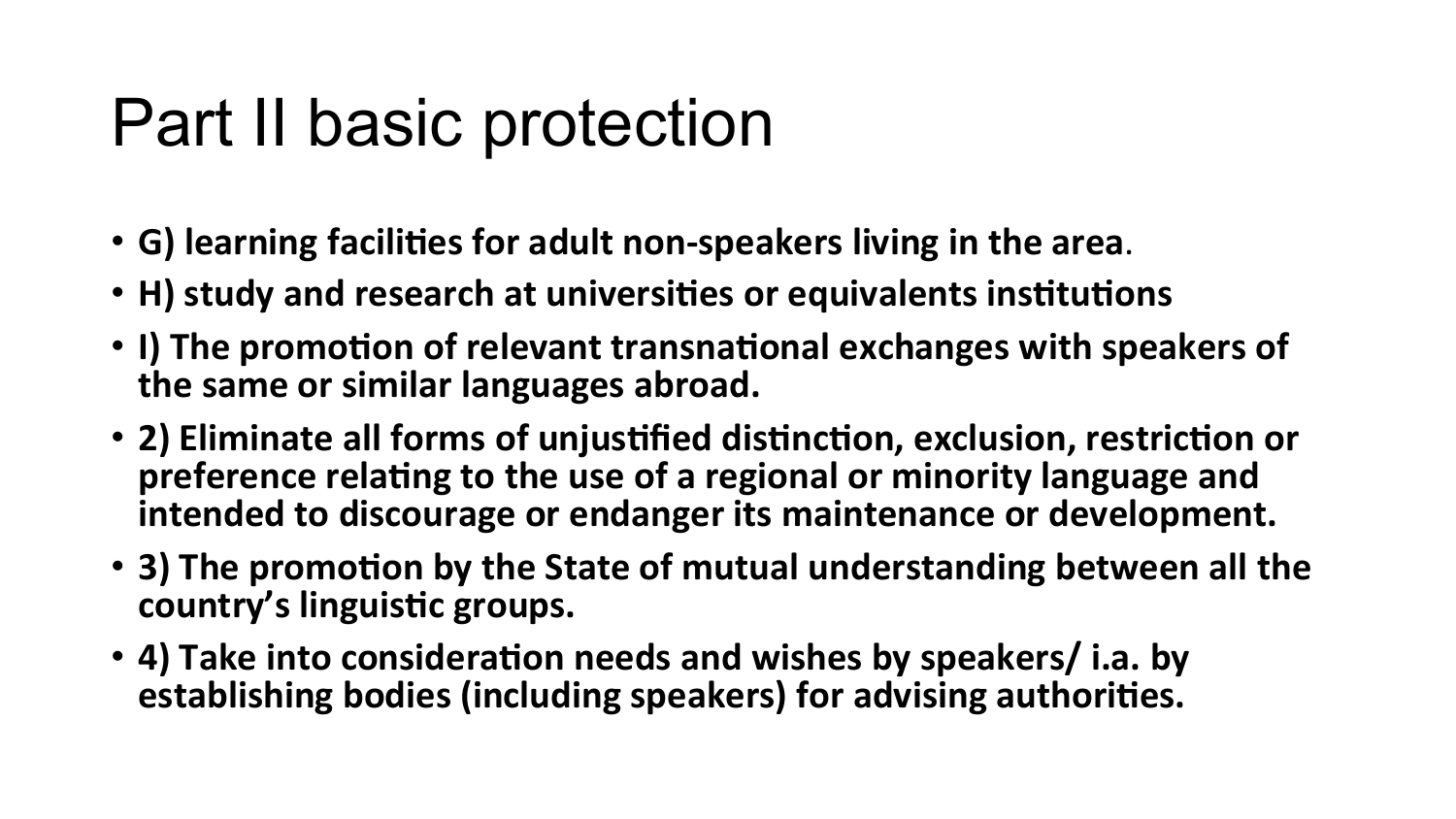### Part II protection

- The *untertakings* of part II focuss mainly on regional minority languages,
- but have to be applied as far as possible *mutatis mutandis* on non **regional minority languages**
- for many States e.g. Yiddish or/and Roma/Sinti languages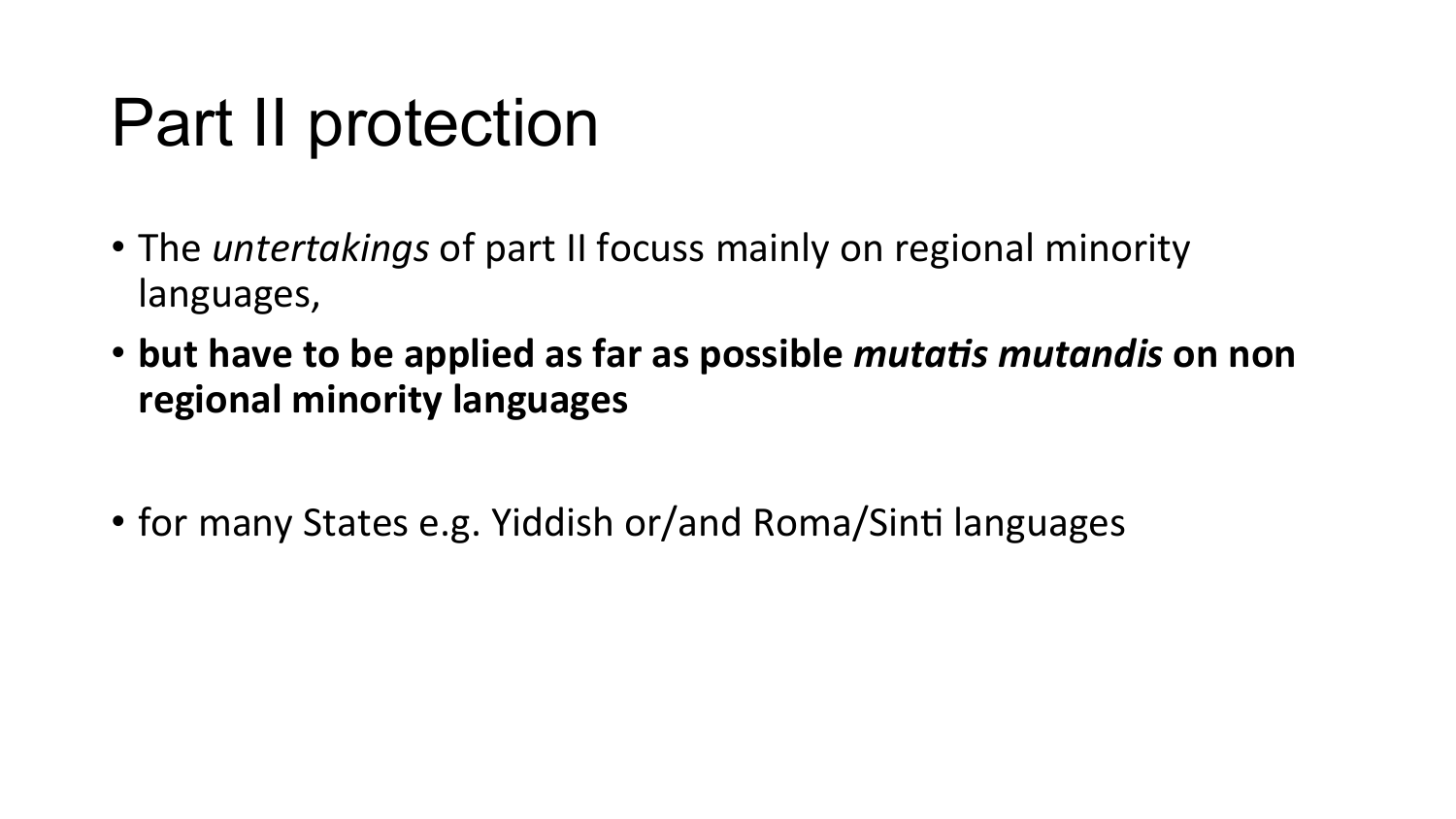### Part III enhanced protection

- Choice from menu card of Art.  $8 14$
- Minimum of 35 untertakings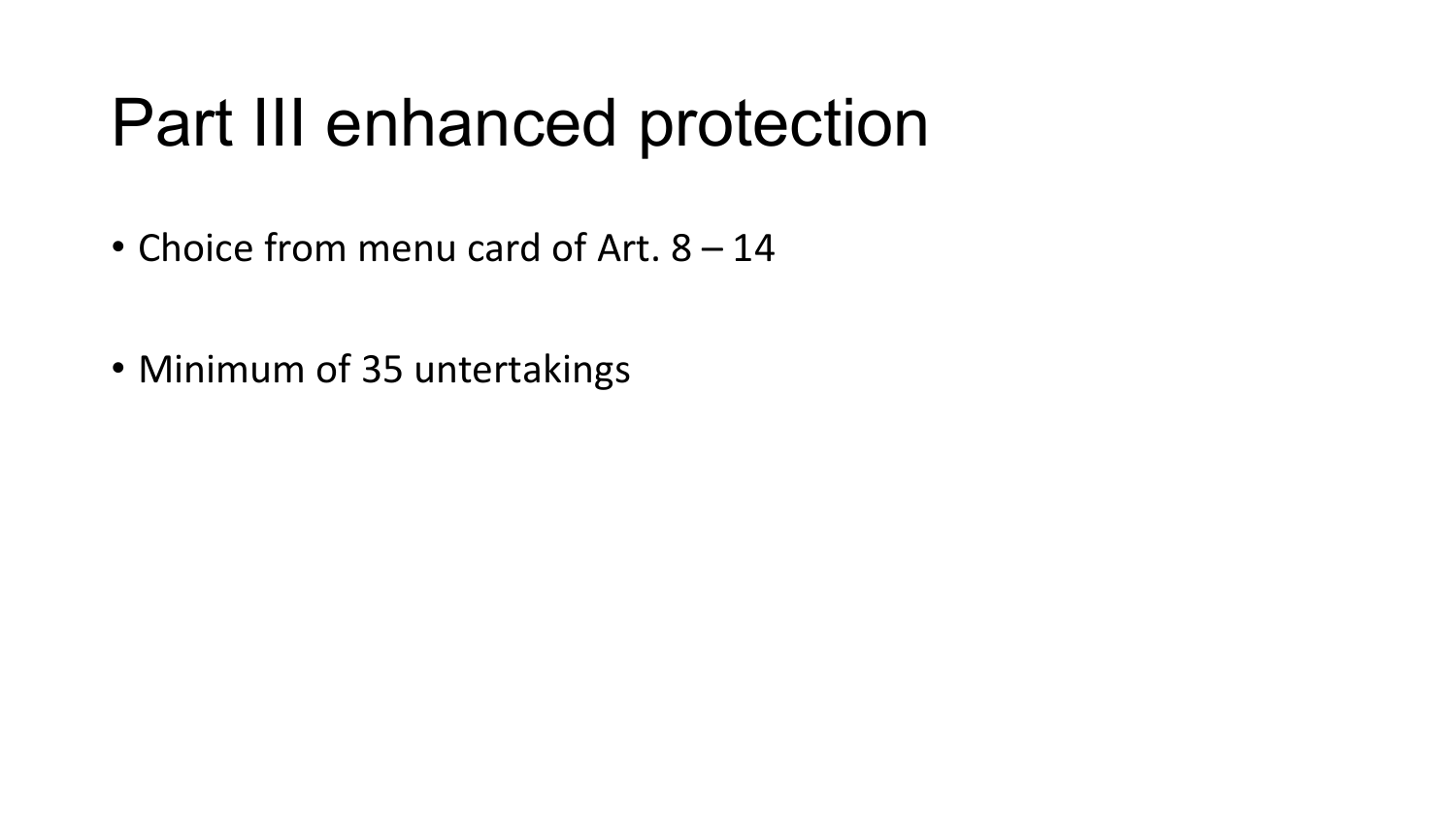### Main issues of the menu card of Part III

- Art. 8 **Education**
- Art. 9 **Judicial authorities**
- Art. 10 **Administrative authorities and public services**
- Art. 11 **Media**
- Art. 12 **Cultural activities and facilities**
- Art. 13 **Economic and social life**
- Art. 14 Transfrontier exchanges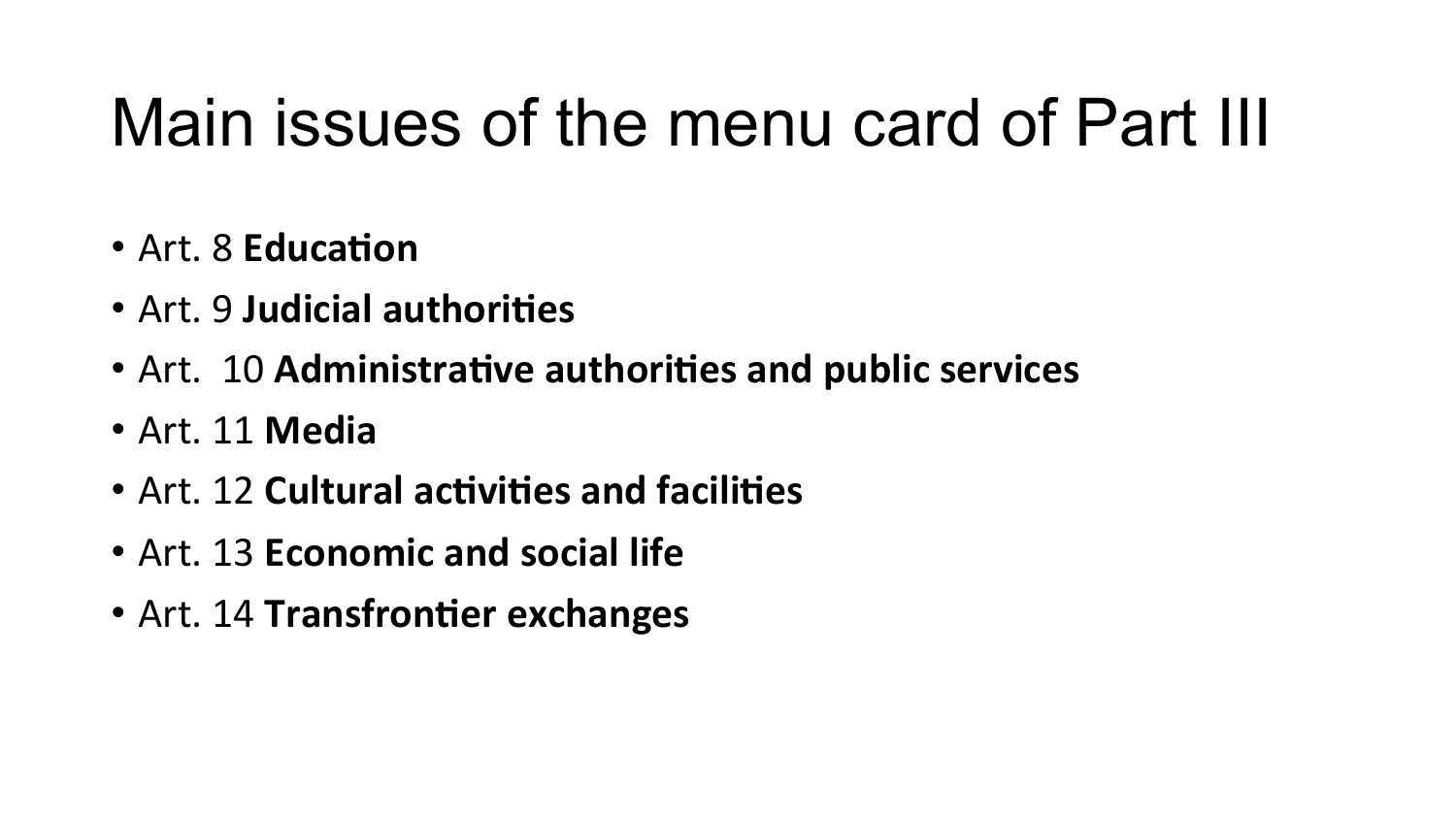#### System of choosing untertakings of the menucard

- States must select at least thirty-five of the undertakings in respect of each Part III language next to the basic protection of Part II (art. **7)**
- Many provisions in part III contain several options, of varying degrees of stringency, one of which has to be chosen "according to the situation of each language"
- If a State took a strong and a lighter obligation in the same category the COMEX only will assess the stronger obligation, which also covers also the lighter one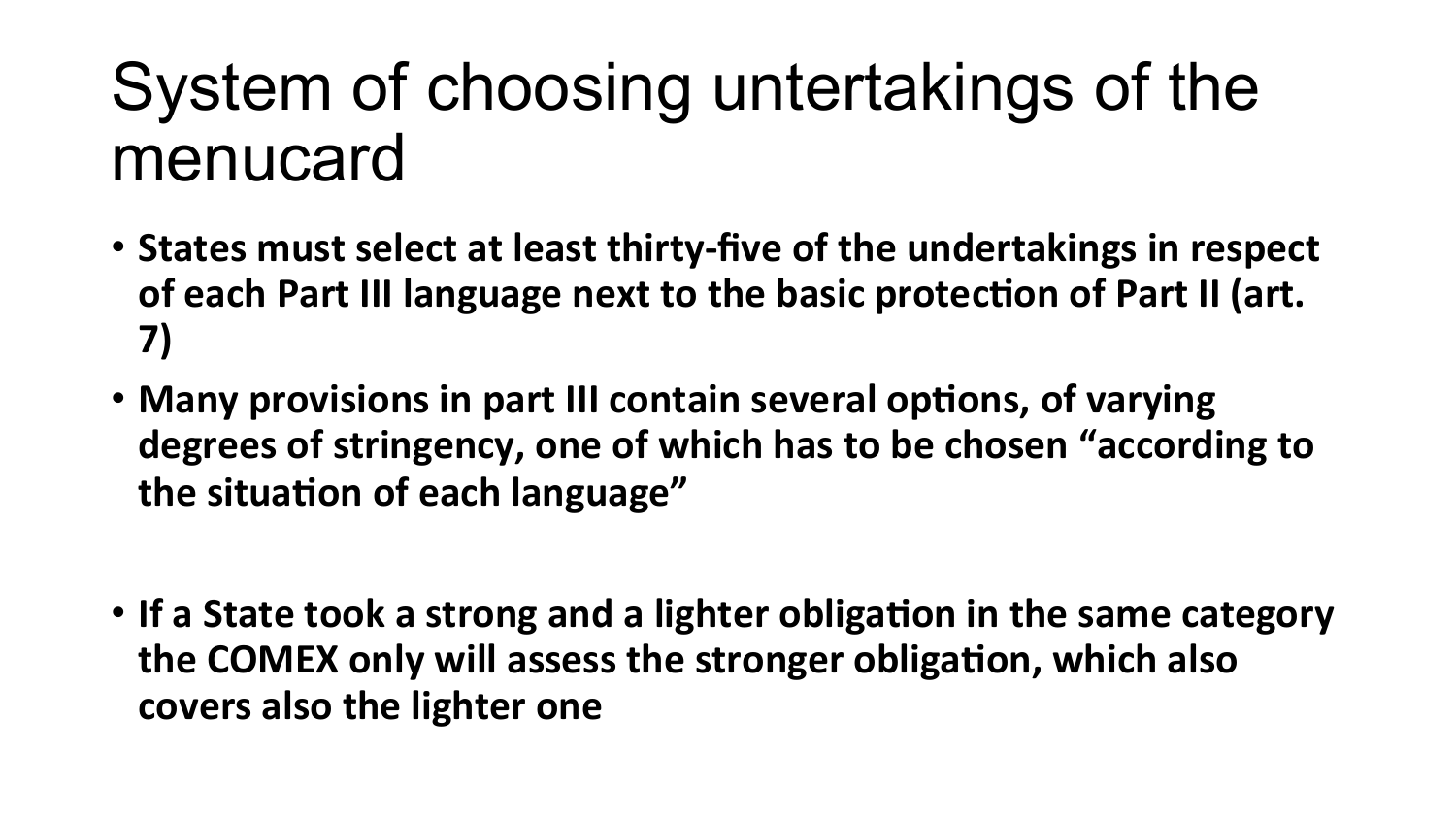#### Languages covered

- Contracting States will mention the languages covered by the ECRML in ratification instrument
- Irreversible
- Absolutely necessary and leading for Part III protection
- However: protection under part II available for all RM languages which exist on territory of Member State, also if not listed in ratification instrument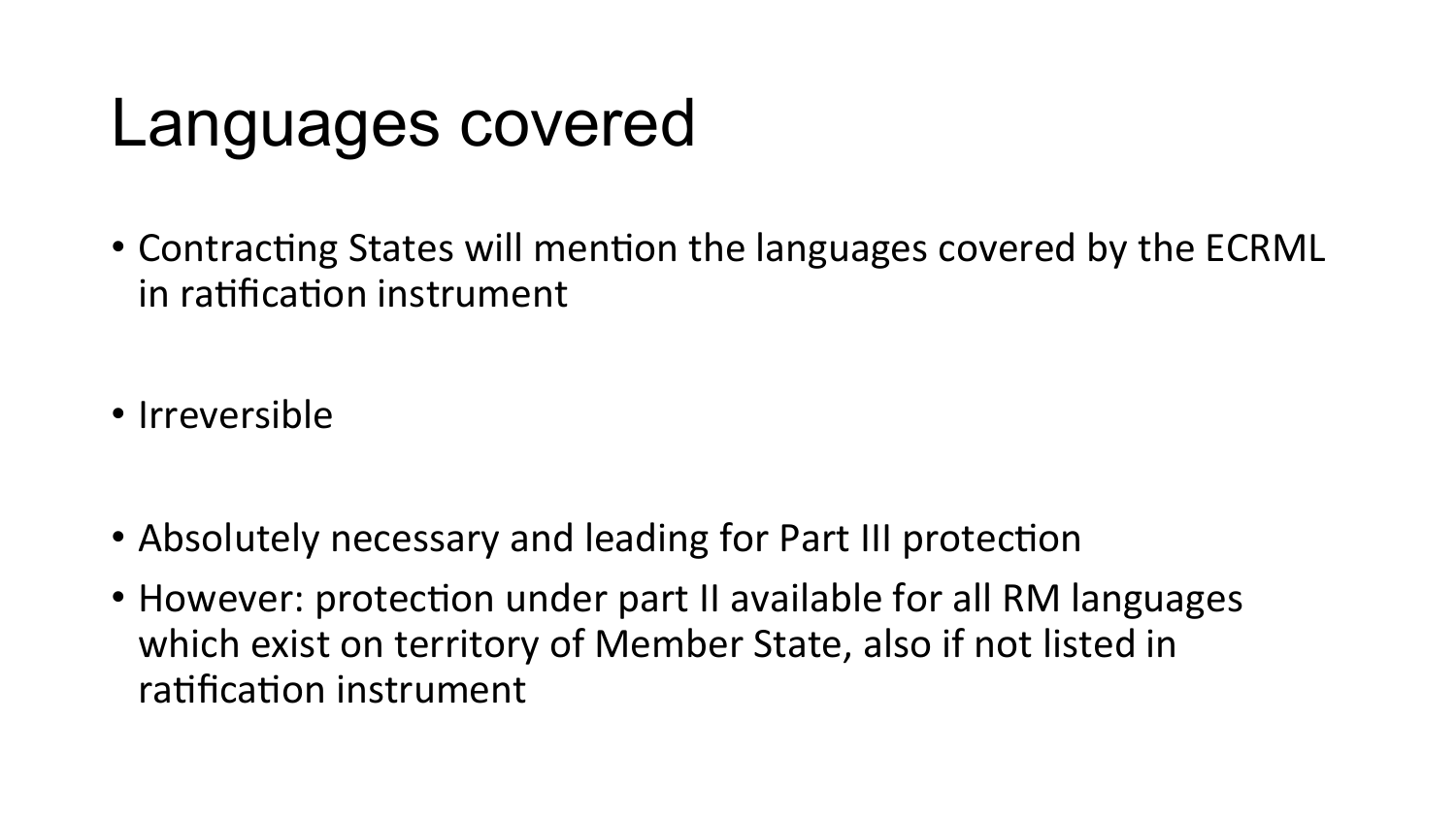### Languages covered?

- Irreversible  $\rightarrow$  no discussion anymore whether a language mentioned in ratification instrument is variation of official national language, e.g. Lower Saxonian and Limburgish in the Netherlands
- However: one can try to argue that a RM langauge exists on territory MS which was until now not recognised for protection under part II, e.g. discussion on Papiamento in the Netherlands
- Relevant is territorial scope of ratification instrument, e.g. Channel Islands not included; idem Aruba, Curacao, St Maarten
- Ratification for the *Kingdom in Europe*, but since 2010 are Bonaire, Saba and Sint Eustatius part of the Kingdom in Europe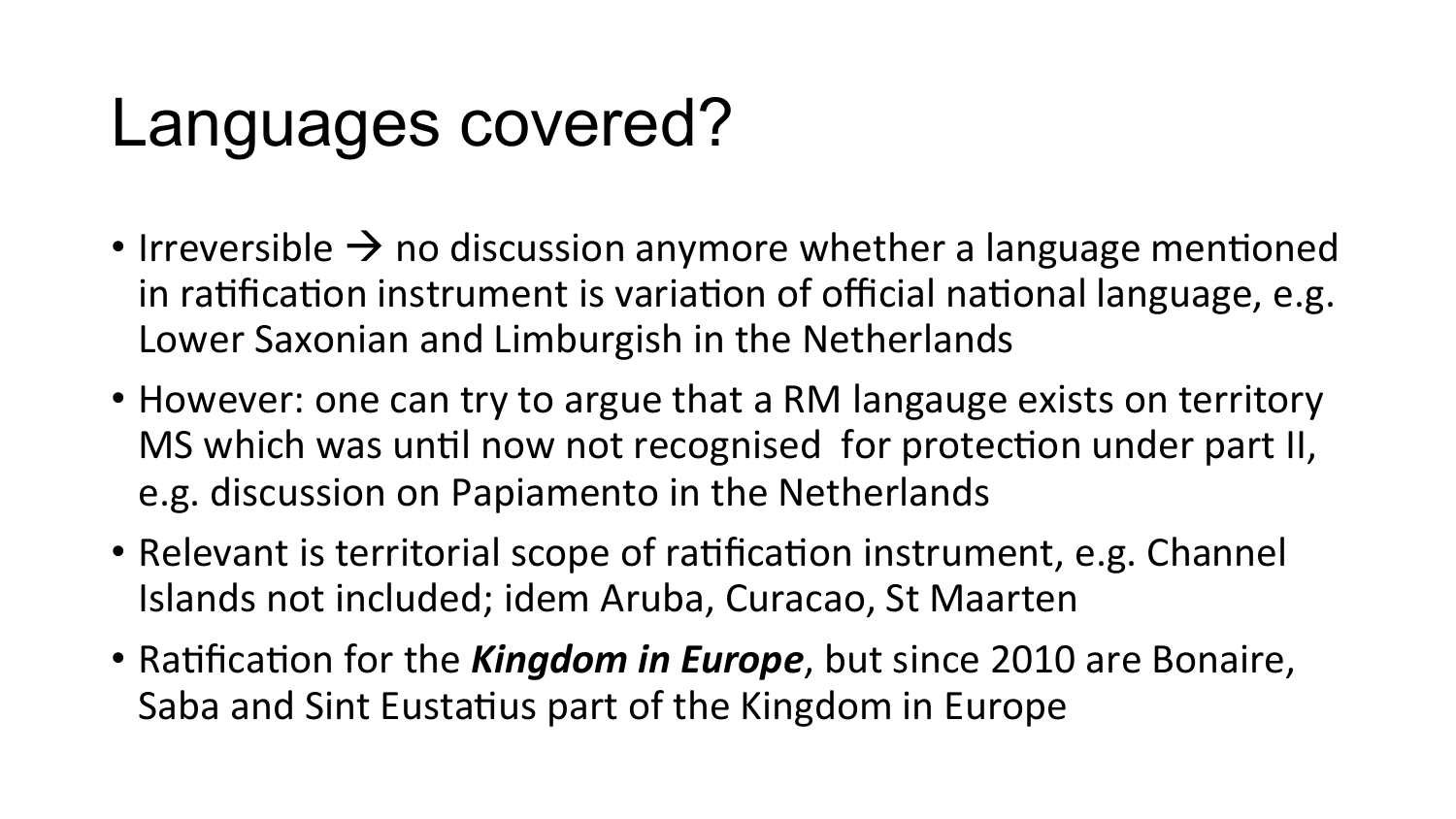- Obligations for different levels of education
- Preschool
- Primary school
- Secondary School
- Technical and vocational education
- University
- Adult continuing education courses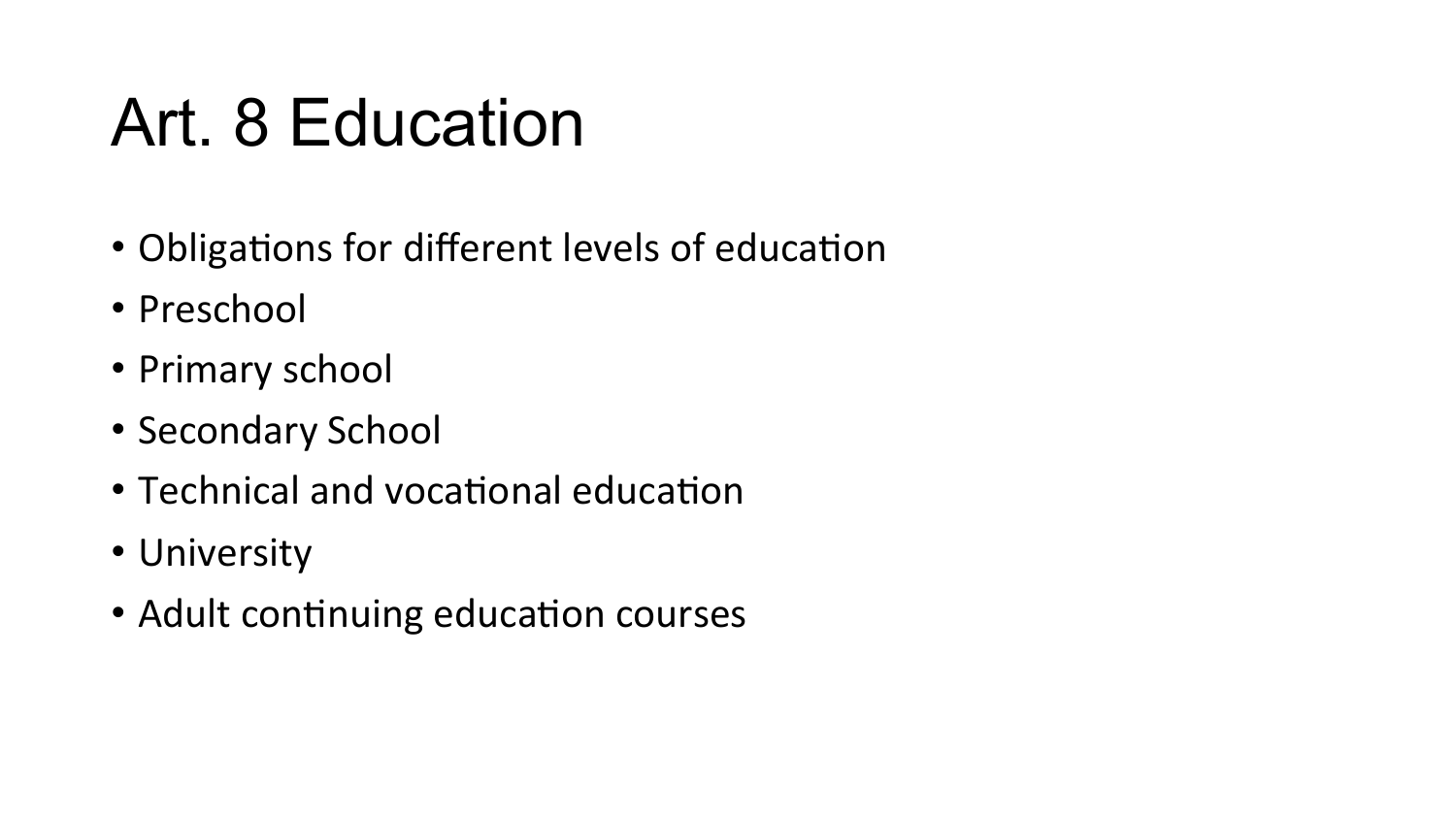- For all five levels of education choice between different levels of facilitation:
- **Teaching in** regional/ minority language
- **Substantial part of teaching in** regional/ minority language
- Teaching of regional/ minority language *as integral part of curriculum*
- **Teaching of** regional/ minority language on request if number sufficient
- Ratification instrument has to indicate level of facilitation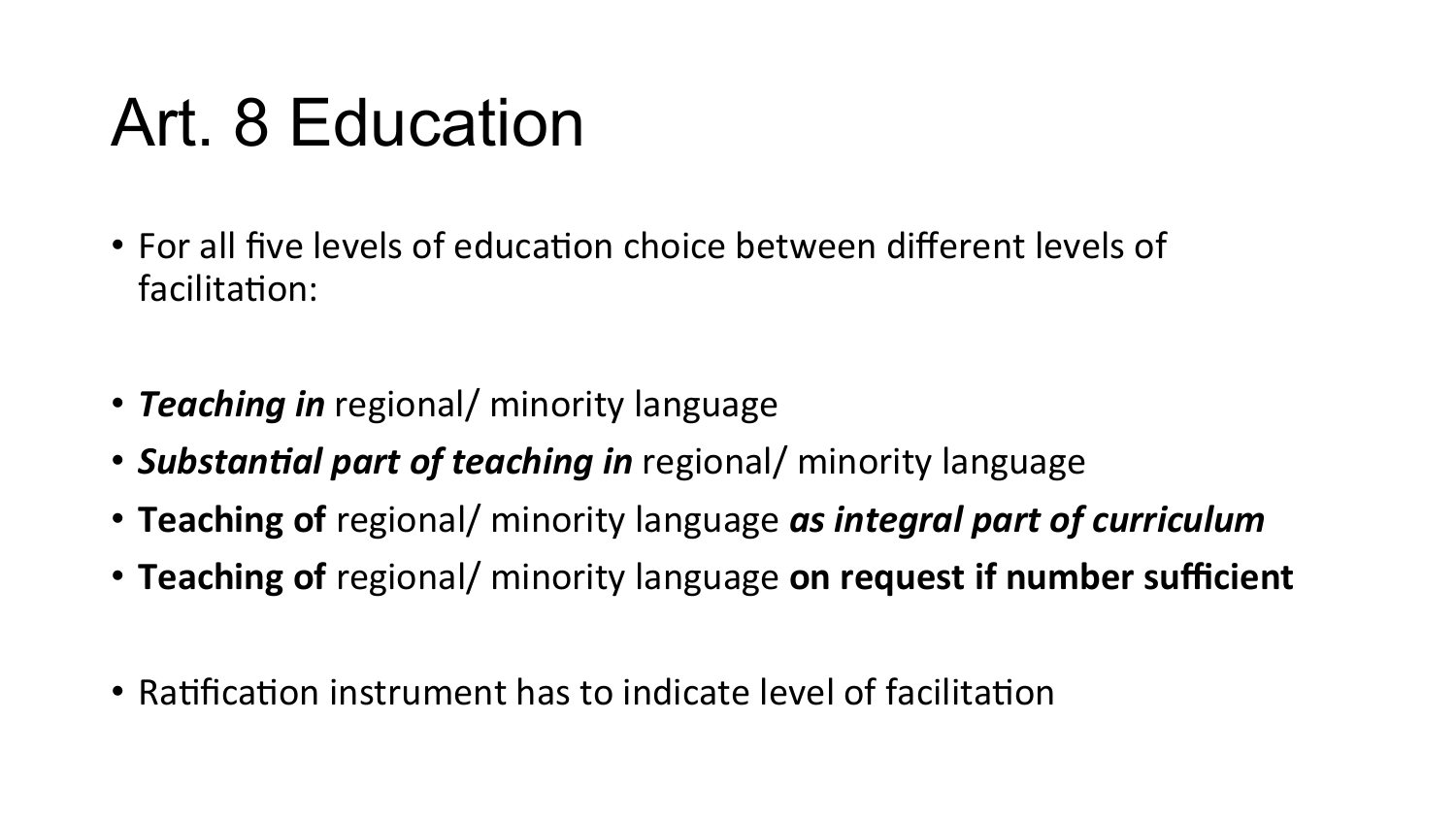- Further obligations inter alia:
- Teaching history and culture reflected by RML (Art. 8(g))
- Training of teachers (Art. 8(2))
- Provide also for teaching on all appropriate stages of education **outside traditional territories (Art. 8(2))**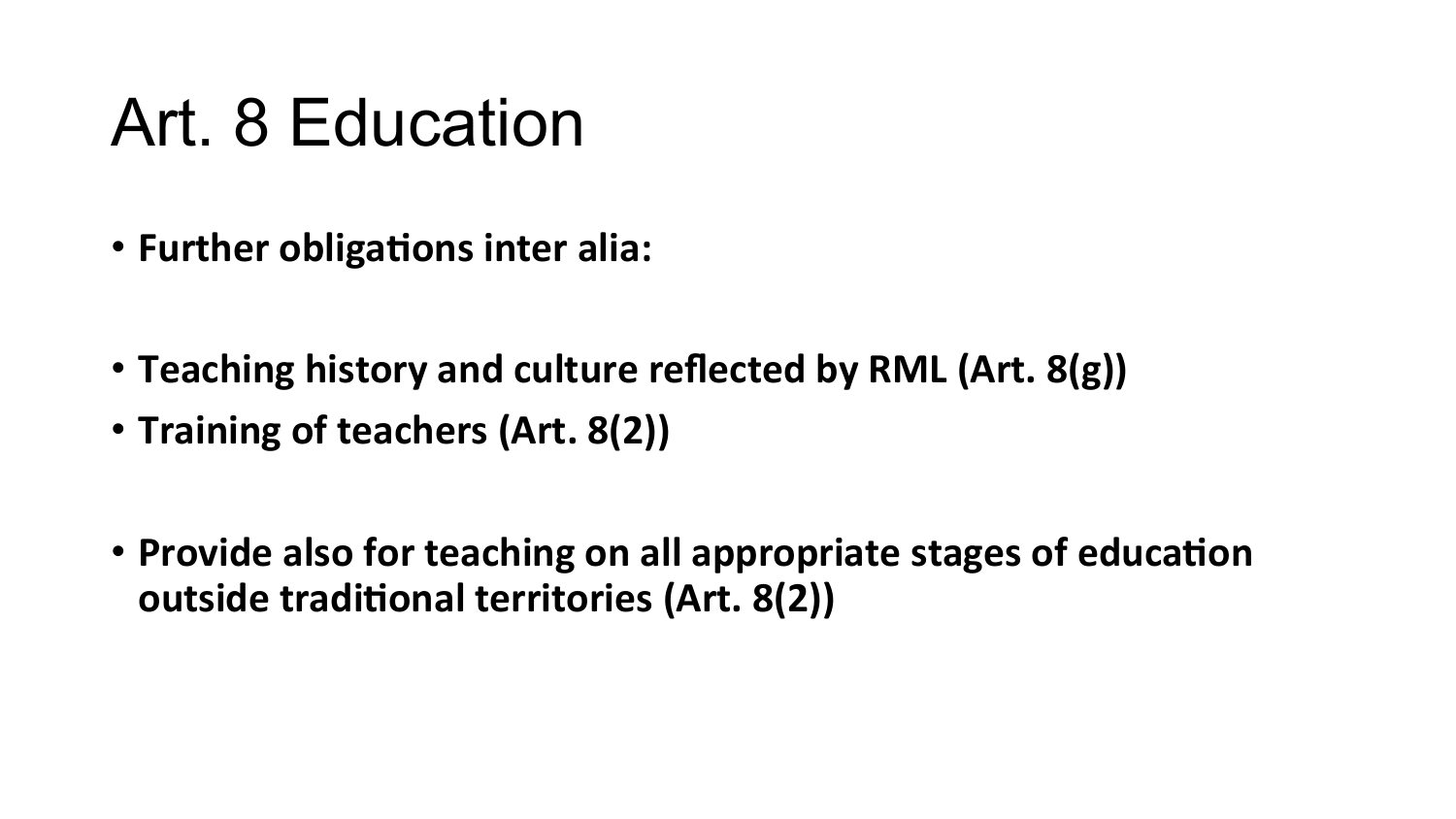- Points of attention:
- Number of hours teaching
- In all levels/ classes of particular type of school  $\rightarrow$  continuity?
- Of particular importance: attention for regional/minority language in preschool
- Idem: technical and vocational training  $\rightarrow$  vocabulary craftsmen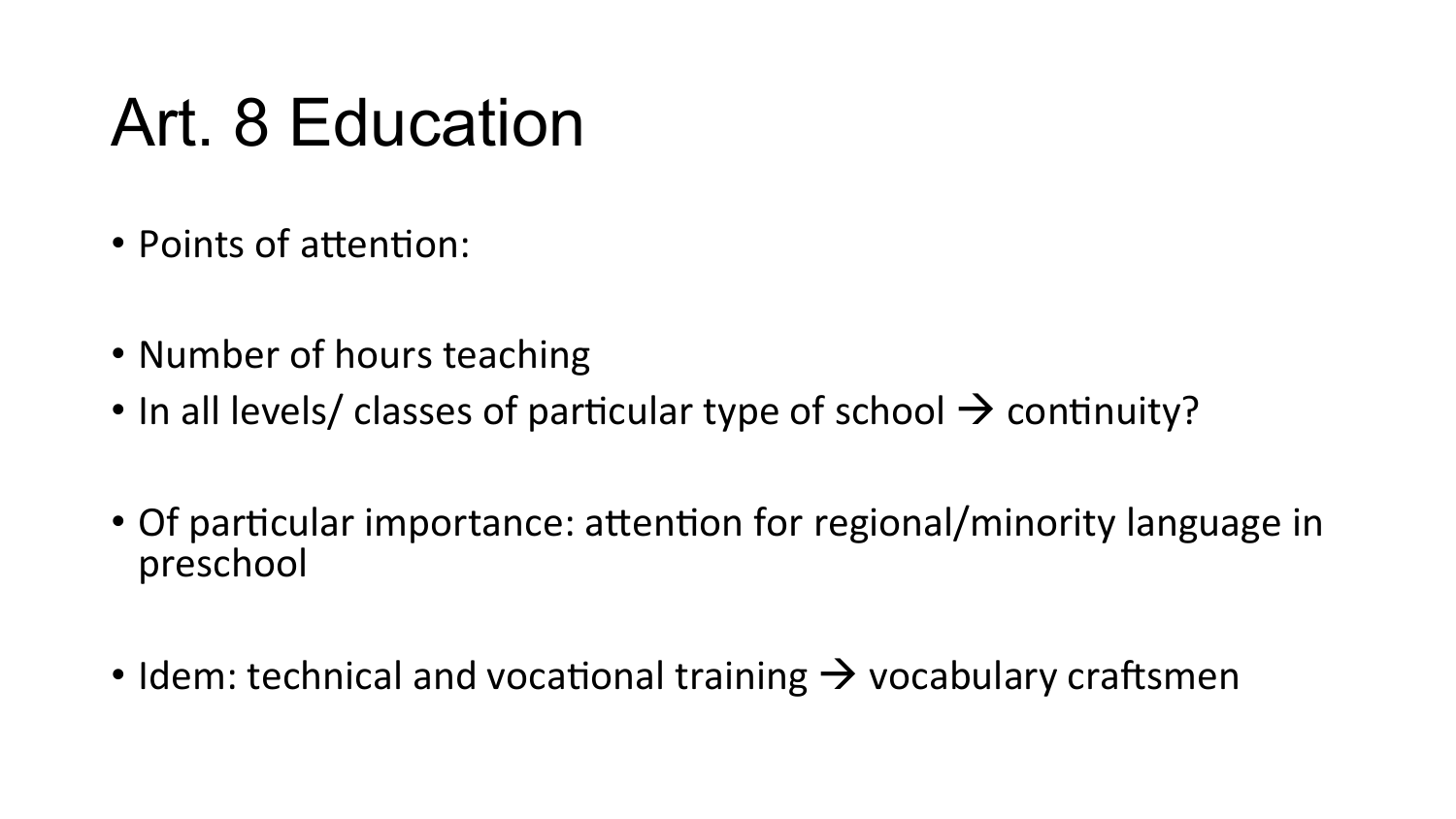# Art. 9 Judicial authorities

- Use of RML in:
- Criminal procedures
- Civil procedures
- Administrative procedures

. Varia: availability most important statutes in regional or minority **languages.**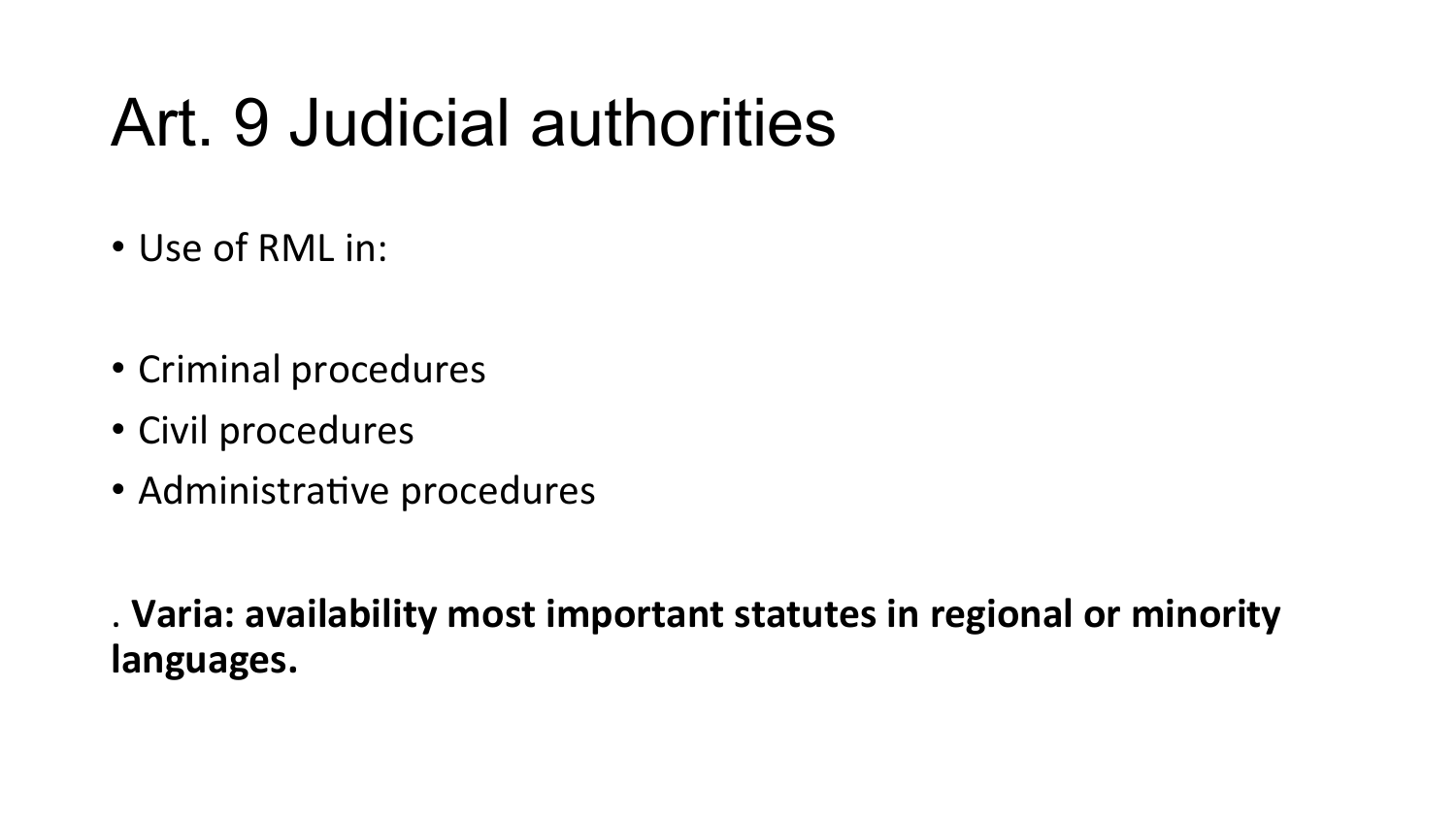# Art. 9 Judicial authorities

- For three types of procedures distinction:
- Procedure in RM language
- Use of RM language allowed
- Evidence in RM accepted
- If necessary with translation in official language
- Q: who pays the translation?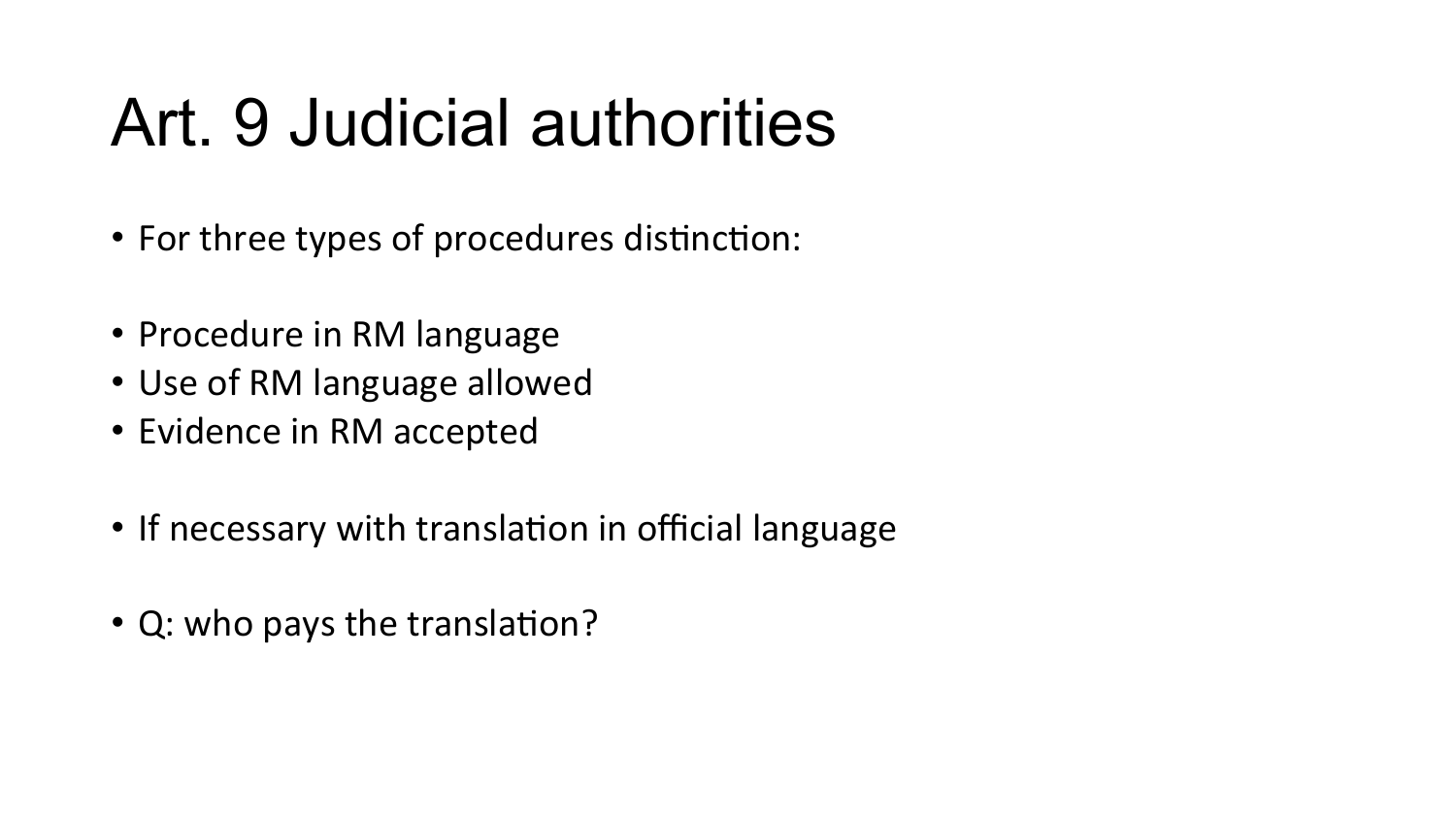# Relevant for communication with and in local and regional authorities: art. 10

- Par. 1 Within the administrative districts of the State *in which the* number of residents who are users of regional or minority languages justifies the measures specified below and according to the situation of each language, the Parties undertake, as far as this is reasonably possible: .....
- Threshold should not be too high
- If threshold exists: flexible application necessary
- Should not depend on majority decision regional or local government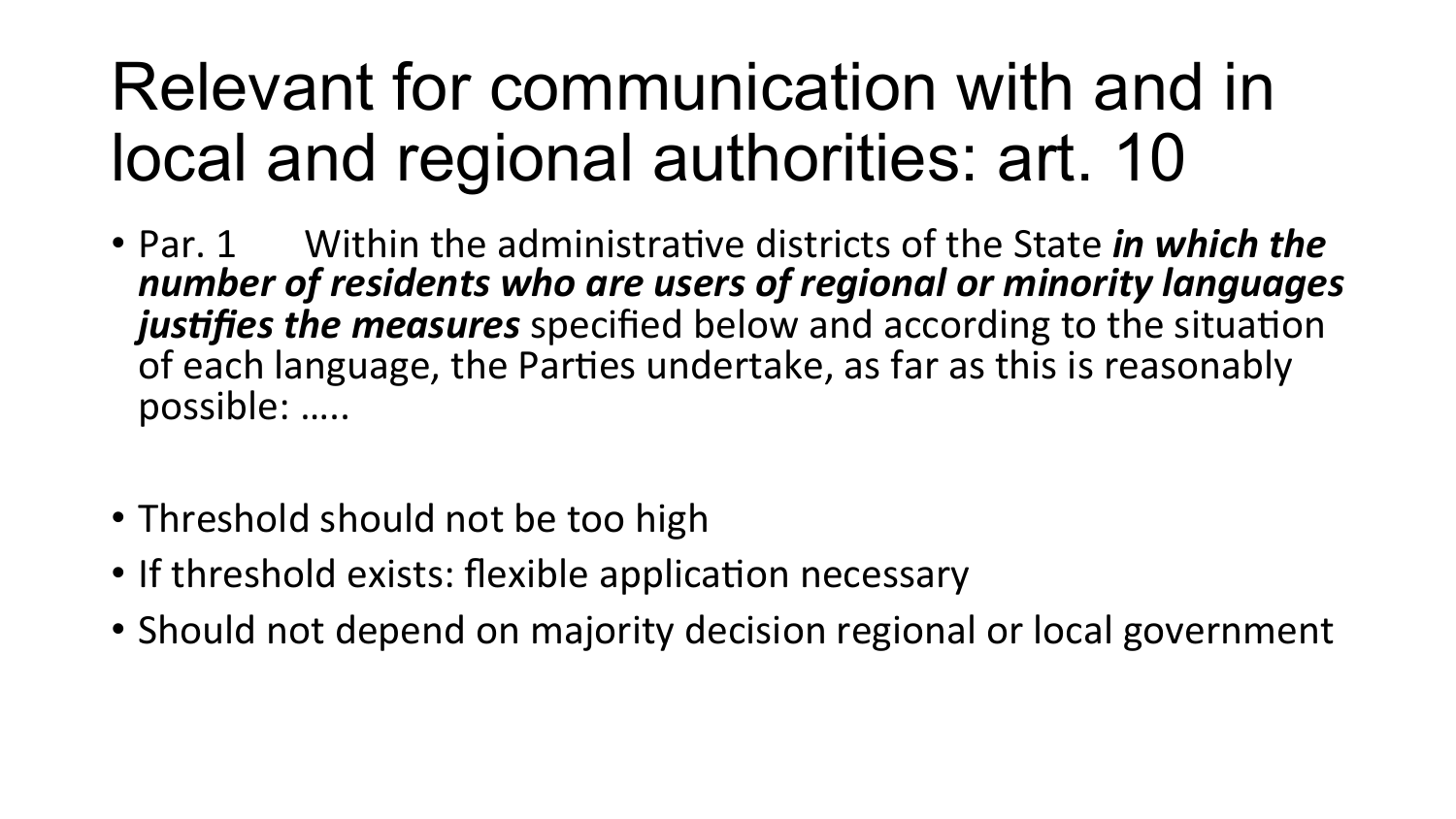# Communication with administrative authorities of the State: art. 10 par. 1

- to ensure that the administrative authorities use the regional or minority languages;
- ii to ensure that such of their officers as are in contact with the public use the regional or minority languages in their relations with persons applying to them in these languages;
- **iii** to ensure that users of regional or minority languages may submit oral or written applications and receive a reply in these languages;
- iv to ensure that users of regional or minority languages may submit oral or written applications in these languages;
- v to ensure that users of regional or minority languages may validly submit a document in these languages;

•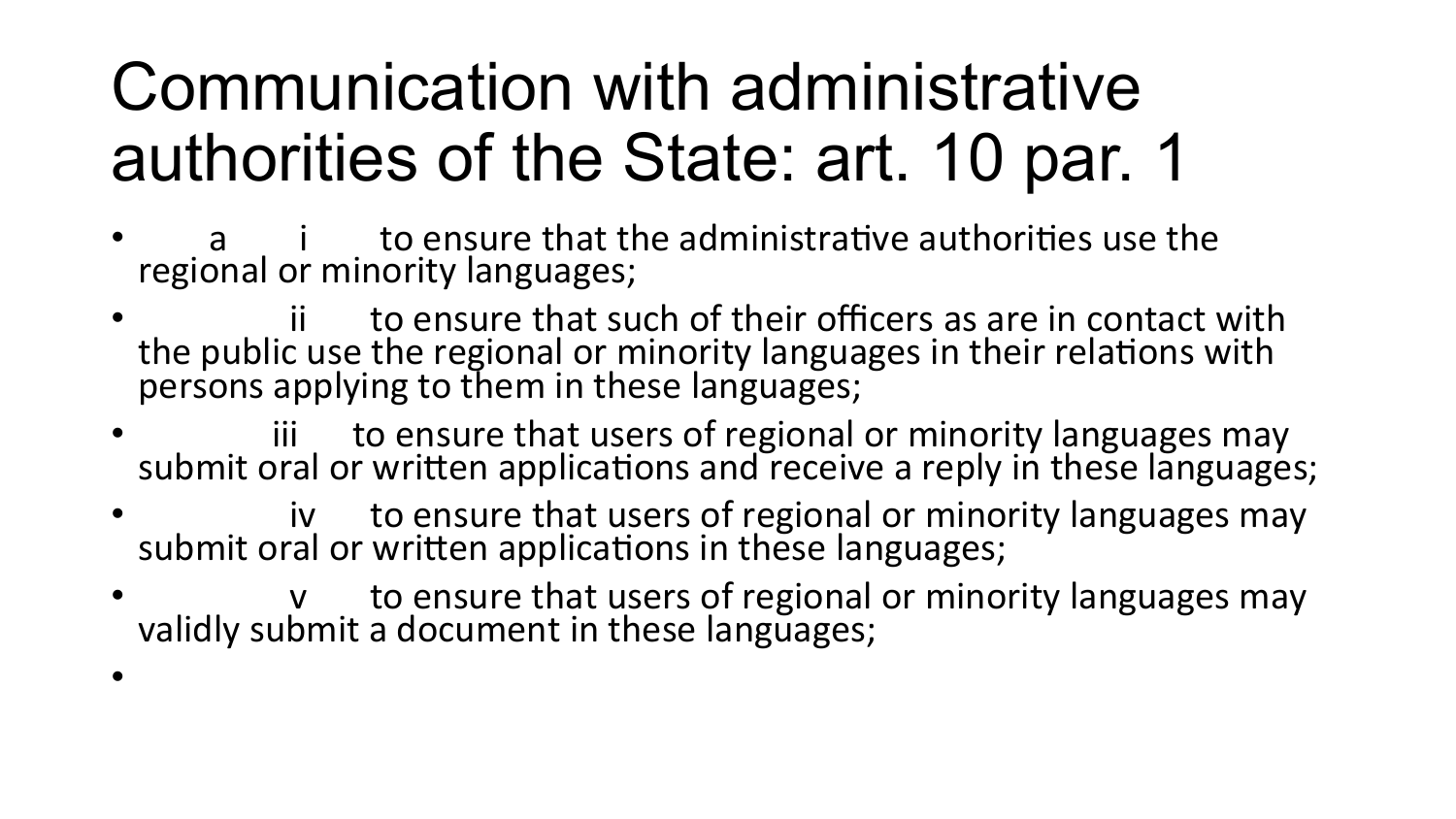### Communication with administrative authorities of the State: art. 10 par. 1

- b to make available widely used administrative texts and forms for the population in the regional or minority languages or in bilingual versions;
- **butable in the administrative authorities to draft documents in** a regional or minority language.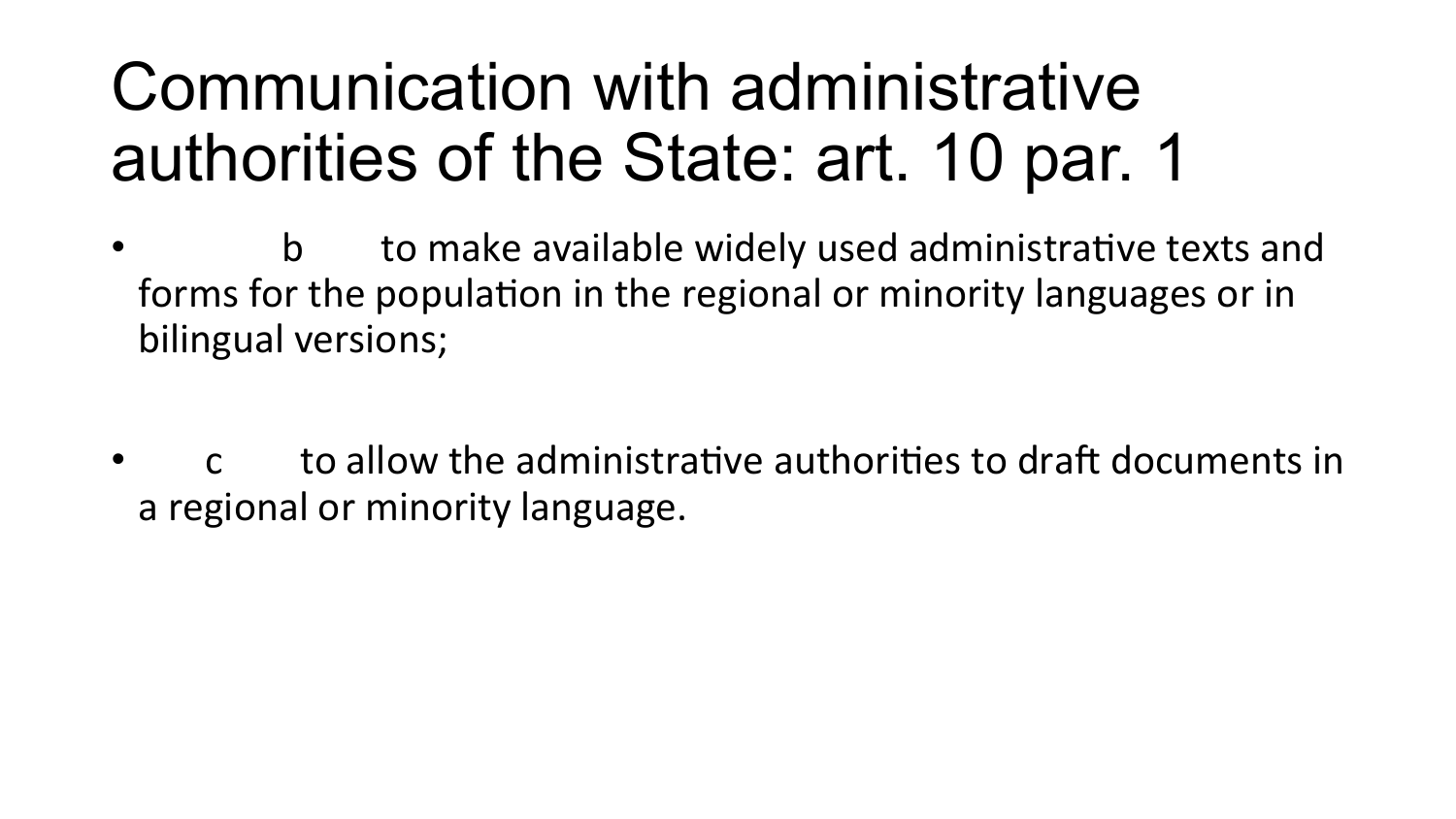### Communication with and in local and regional authorities: art. 10 par. 2

•

•

• 2 In respect of the **local and regional authorities** *on whose territory the number of residents who are users of regional or minority languages is such as to justify the measures* specified below, the Parties undertake to allow and/or encourage:

a the use of regional or minority languages within the framework of the regional or local authority;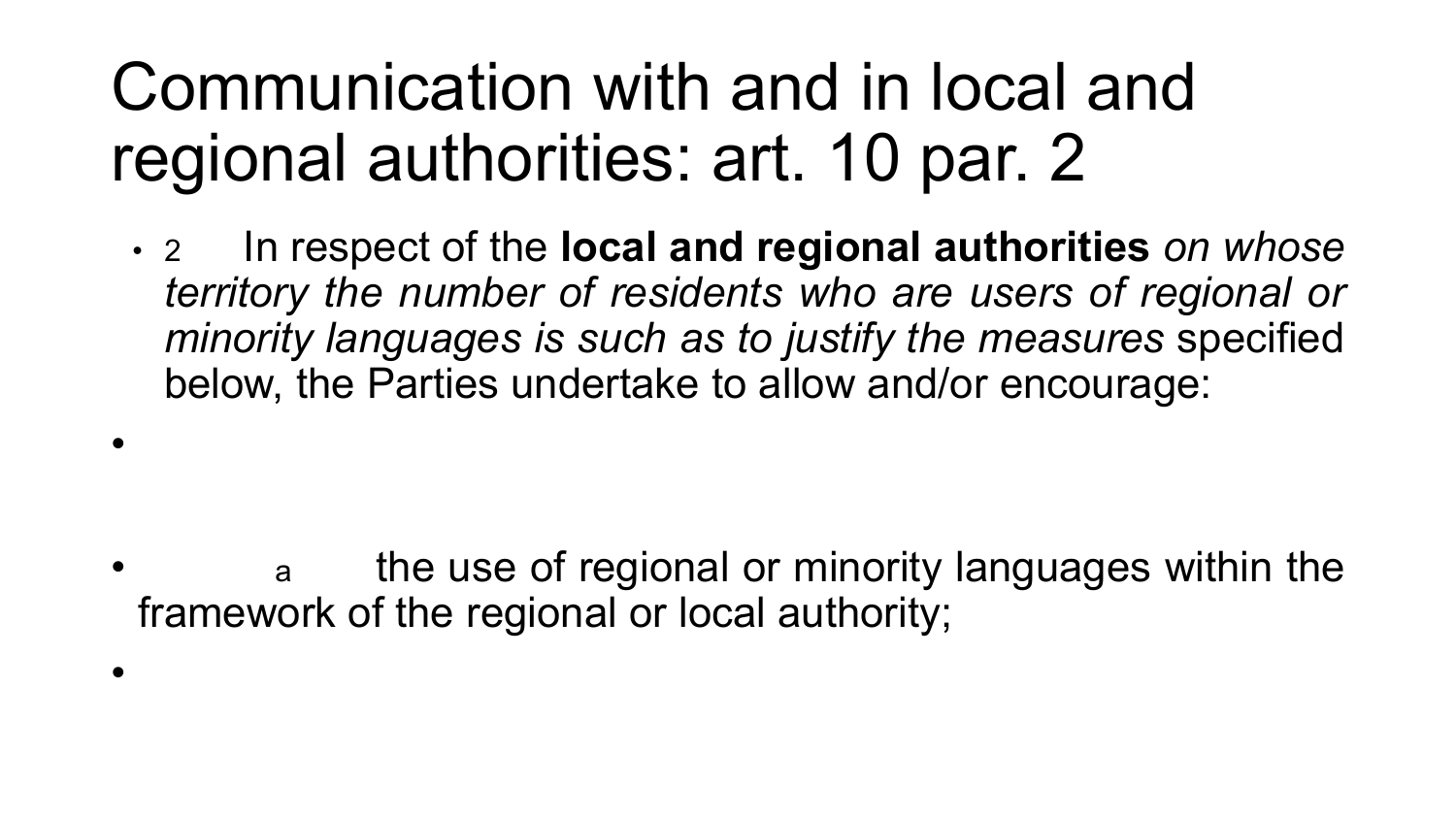### Communication with and in local and regional authorities: art. 10 par. 2

- **b** the possibility for users of regional or minority languages to submit oral or written applications in these languages;
- the publication by regional authorities of their official documents also in the relevant regional or minority languages**;**
- d the publication by local authorities of their official documents also in the relevant regional or minority languages;
- •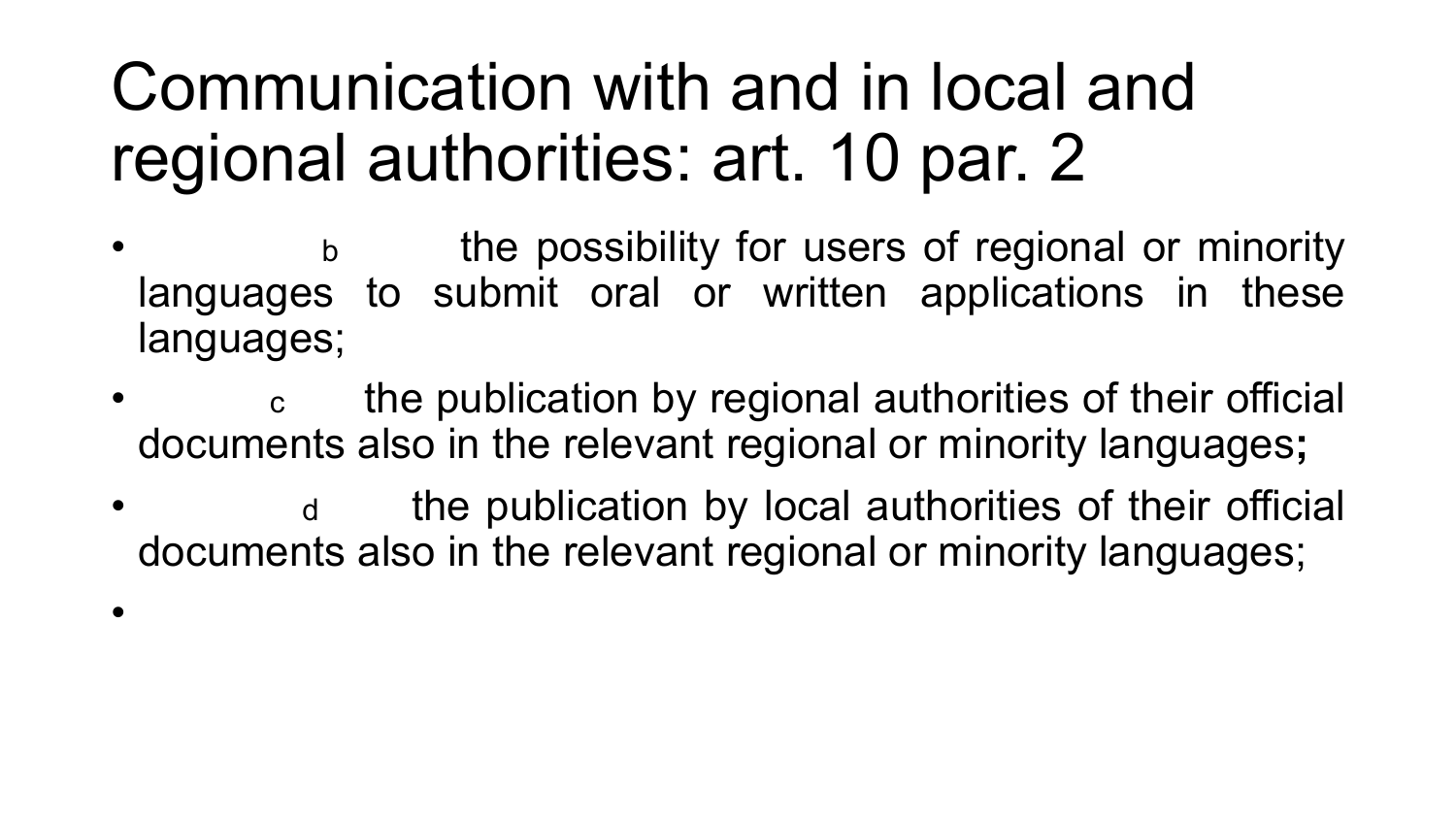### Communication with and in local and regional authorities: art. 10 par. 2

• e the use by regional authorities of regional or minority languages in debates in their assemblies, without excluding, however, the use of the official language(s) of the State; The use by local authorities of regional or minority languages in debates in their assemblies, without excluding, however, the use of the official language(s) of the State; external the use or adoption, if necessary in conjunction with the name in the official language(s), of traditional and correct forms of place-names in regional or minority languages.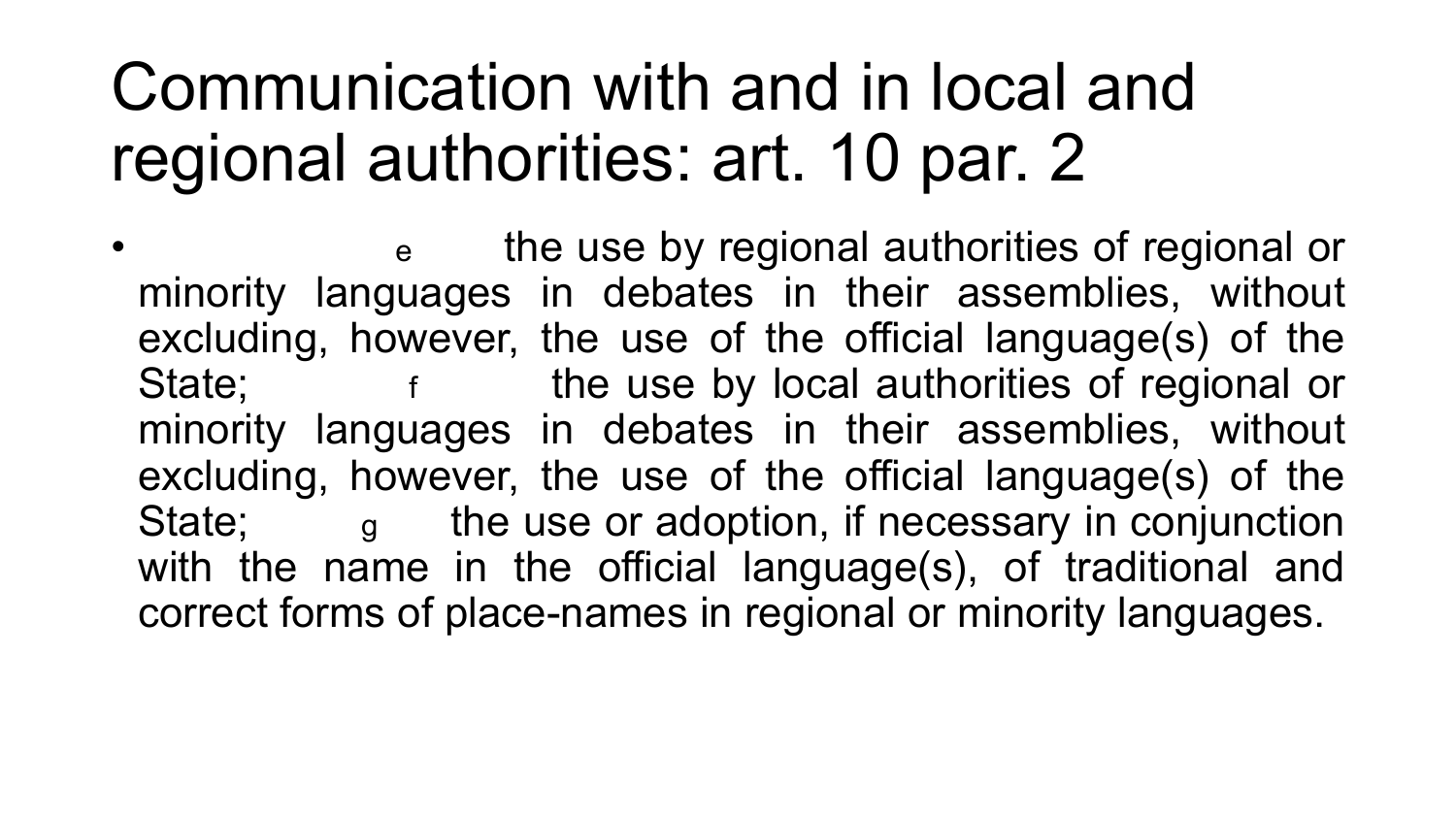### Communication with regard to public services: art. 10 par. 3

- 3 With regard to public services provide d by the administrative <br>authorities or other persons acting on their behalf, the Parties undertake, within the territory in which regional or minority languages are used, in accordance with the situation of each language and as far as this is reasonably possible:
- a to ensure that the regional or minority languages are used in the provision of the service;
- b to allow users of regional or minority languages to submit a request and receive a reply in these languages;
- c to allow users of regional or minority languages to submit a request in these languages.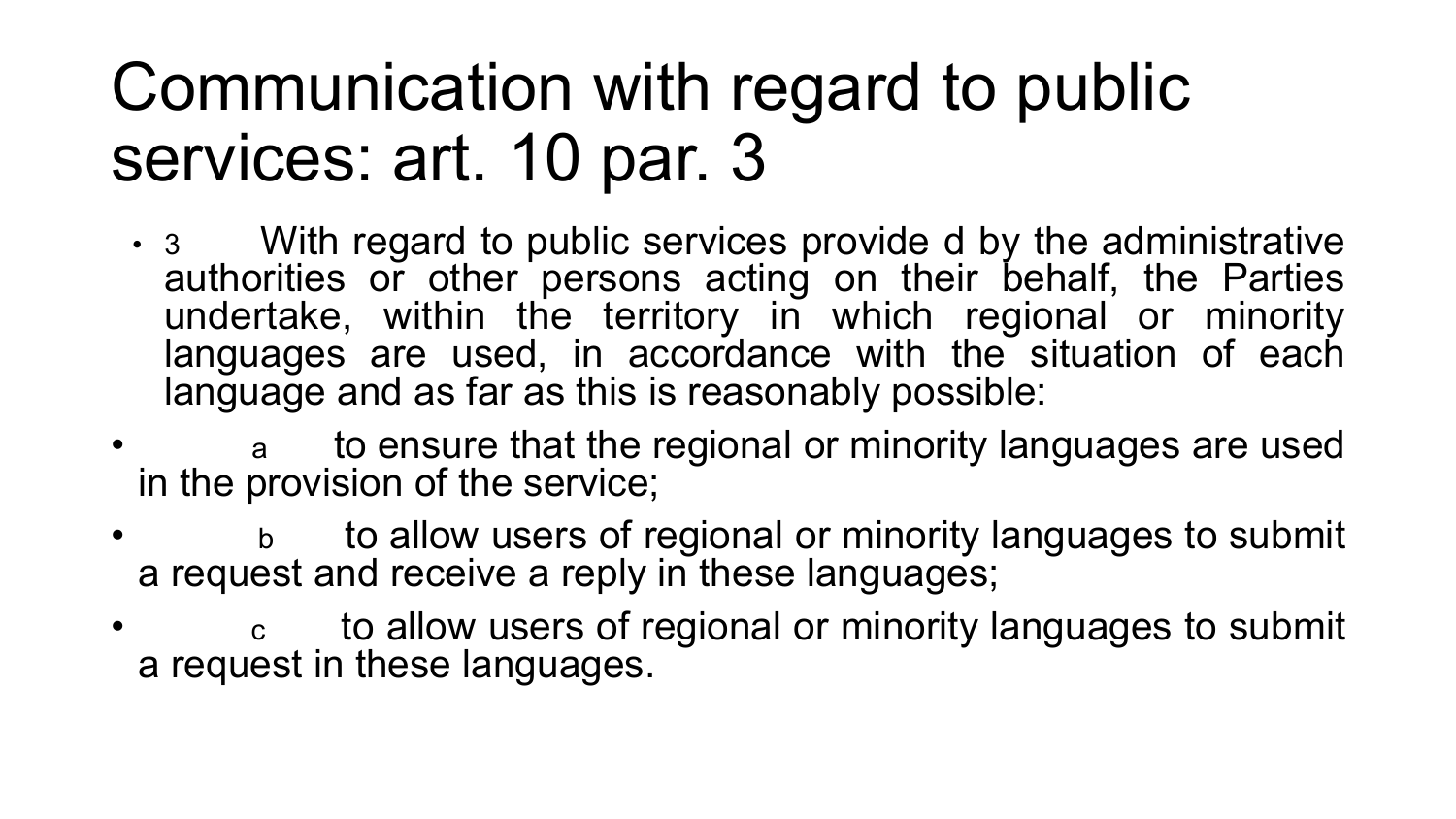### Various provisions: art. 10 par. 4 and 5

- 4 With a view to putting into effect those provisions of paragraphs 1, 2 and 3 accepted by them, the Parties undertake to take one or more of the following measures:
	- a translation or interpetation as may be required;
- b recruitment and, where necessary, training of the officials and other public service employees required;  $\overline{c}$  compliance as far as possible with requests from public service employees having a knowledge of a regional or minority language to be appointed in the territory in which that language is used.
	- 5 The Parties undertake to allow the use or adoption of family names in the regional or minority languages, at the request of those concerned.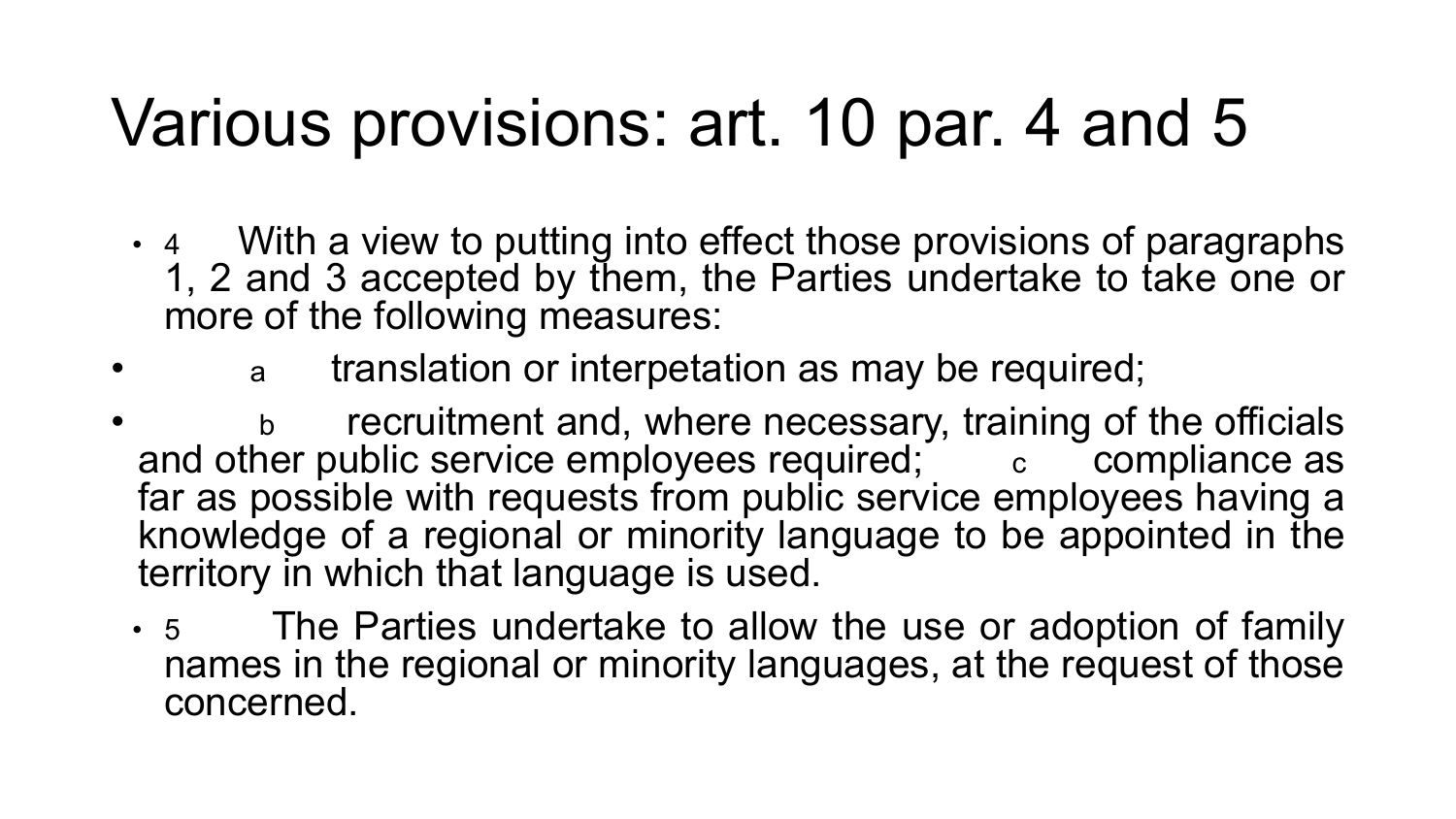### Art. 11 Media

- Distinction:
- Newspapers
- Radio  $\rightarrow$  private/ public
- Television  $\rightarrow$  private/ public
- Challenges: changes in media landscape
- Differences between generations in respect of using means of communication
- Budget cuts should not frustrate implementation of undertakings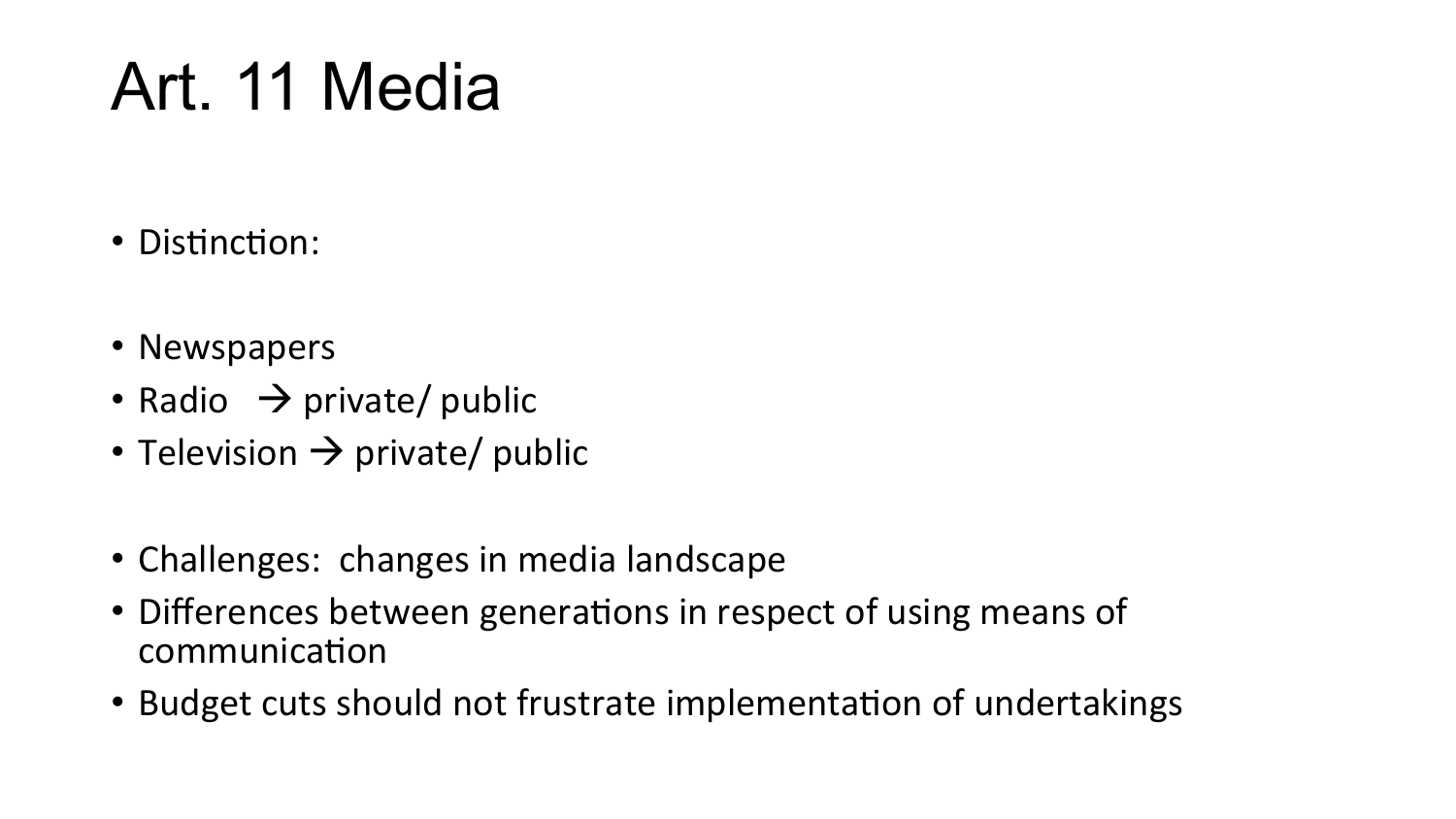### Art. 11 Media

- Obligations inter alia:
- *Broadcasters have to offer programmes in RML (Art. 11(1)(a)iii); (b)ii)*
- *Encourage production of audio and audiovisual works in RML(d)*
- At least one newspaper in RML(e i)
- Apply existing measures for financial assistance also to audiovisual *productions in RML (f ii)*
- Guarantee freedom of reception of radio/ television from other *countries* (2) → problem of geoblocking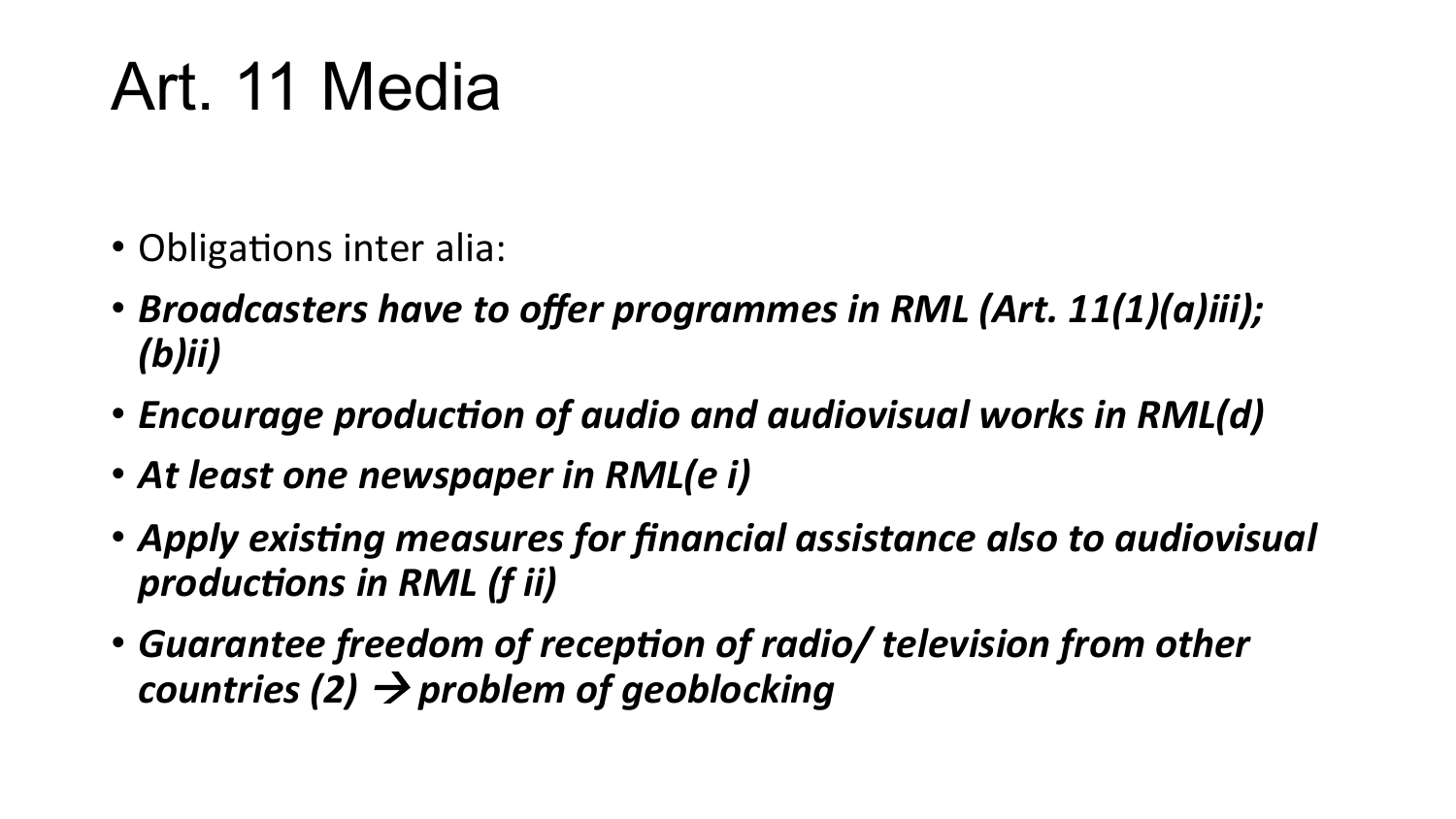#### Art. 12 Cultural activities and facilities

- Links between language and culture
- Foster access to works produced in RML (a) (d)
- Staff with full command RML (e)
- Direct participation of speakers (f)
- Financing translation and terminological research (h)
- Also activities outside traditional territories (2)
- Attention for policy abroad (3)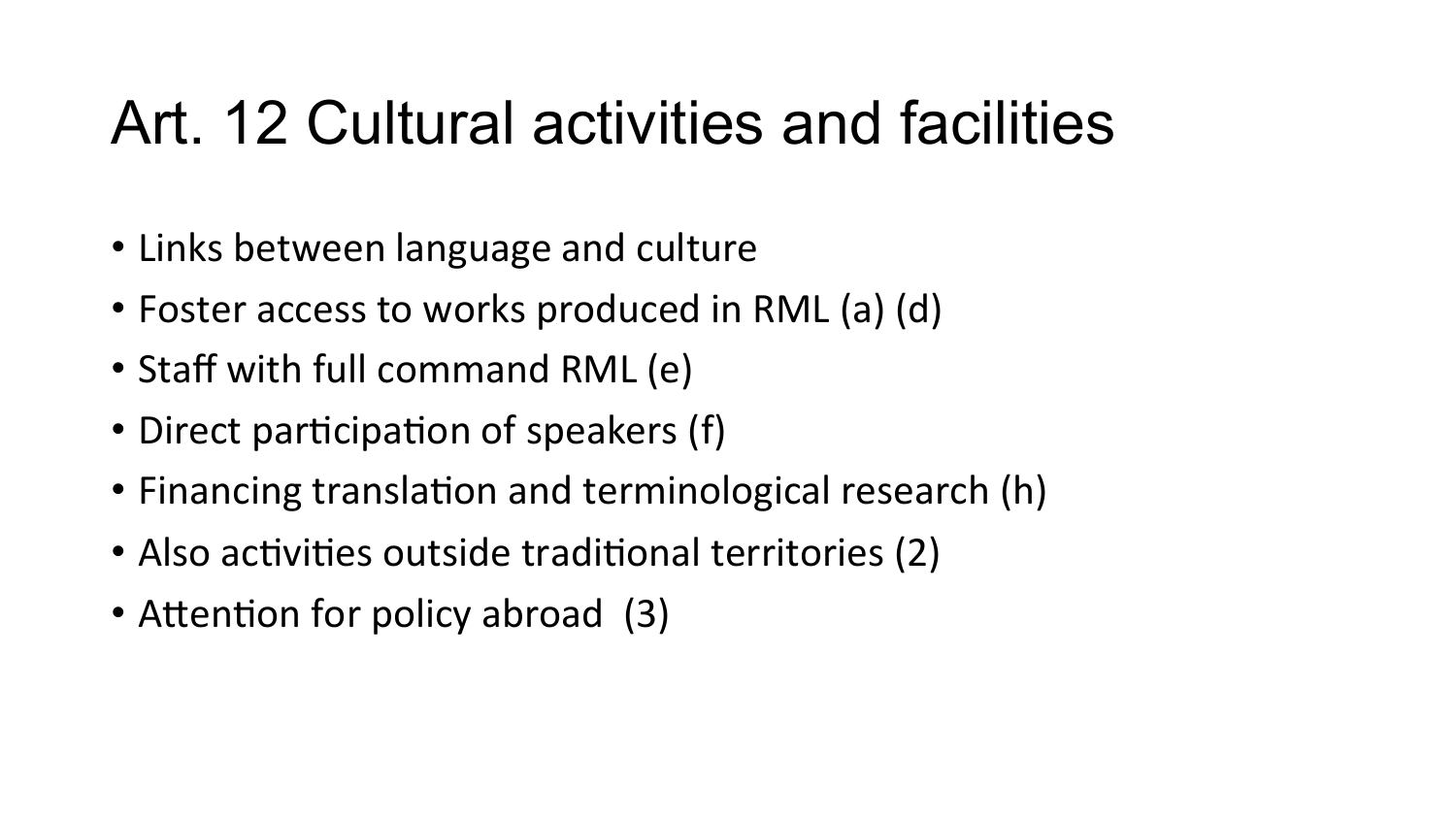### Art. 13 Economic and social life

- Special attention necessary for facilitation of use RM languages in
- Health services
- Care for old people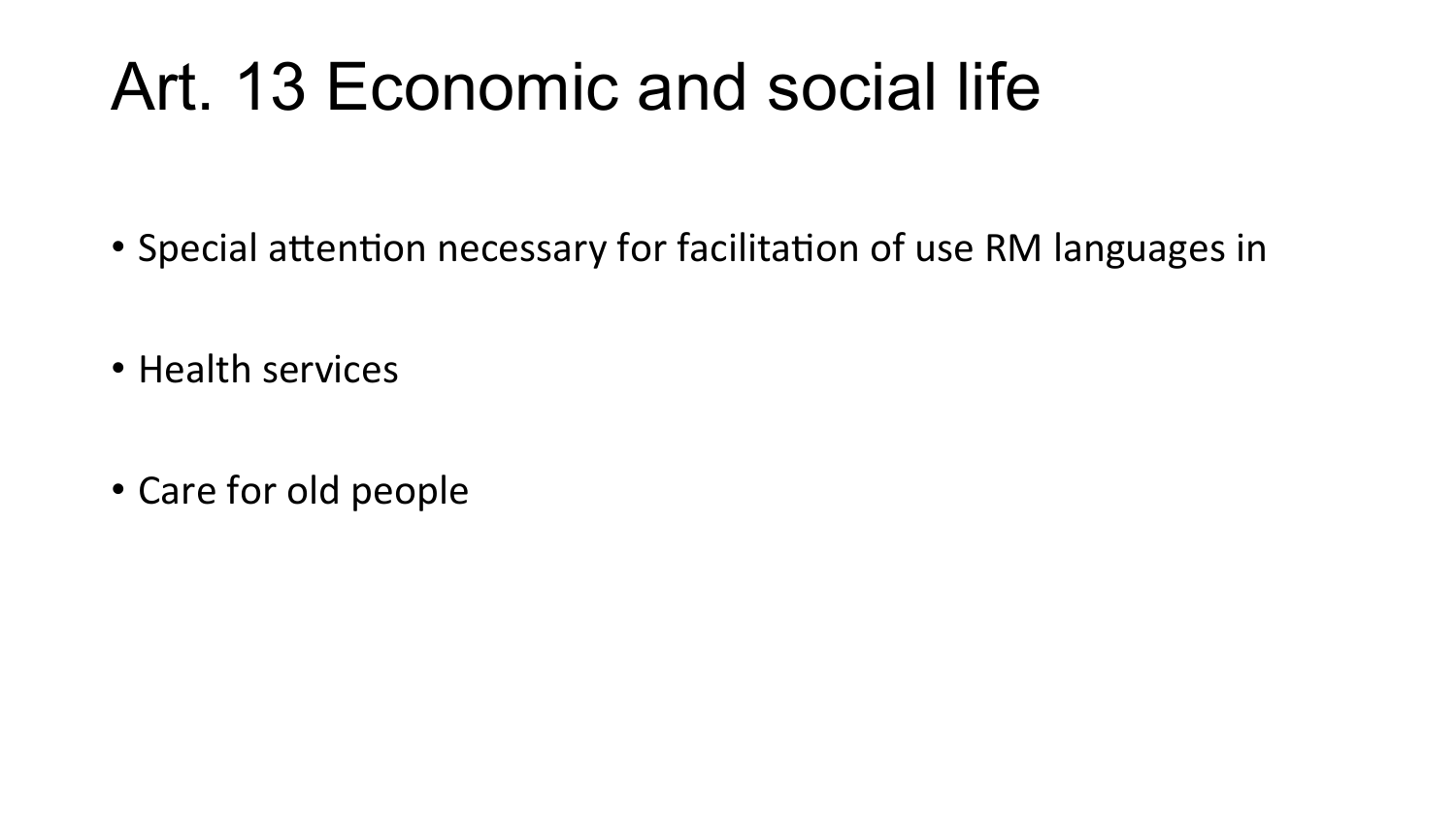### Art. 14 Transfrontier exchanges

- Special attention for use of existing international treaties, e.g. providing for exchange programs (a)
- Promote co-operation across borders (b), e.g. jumelages/ city partnerships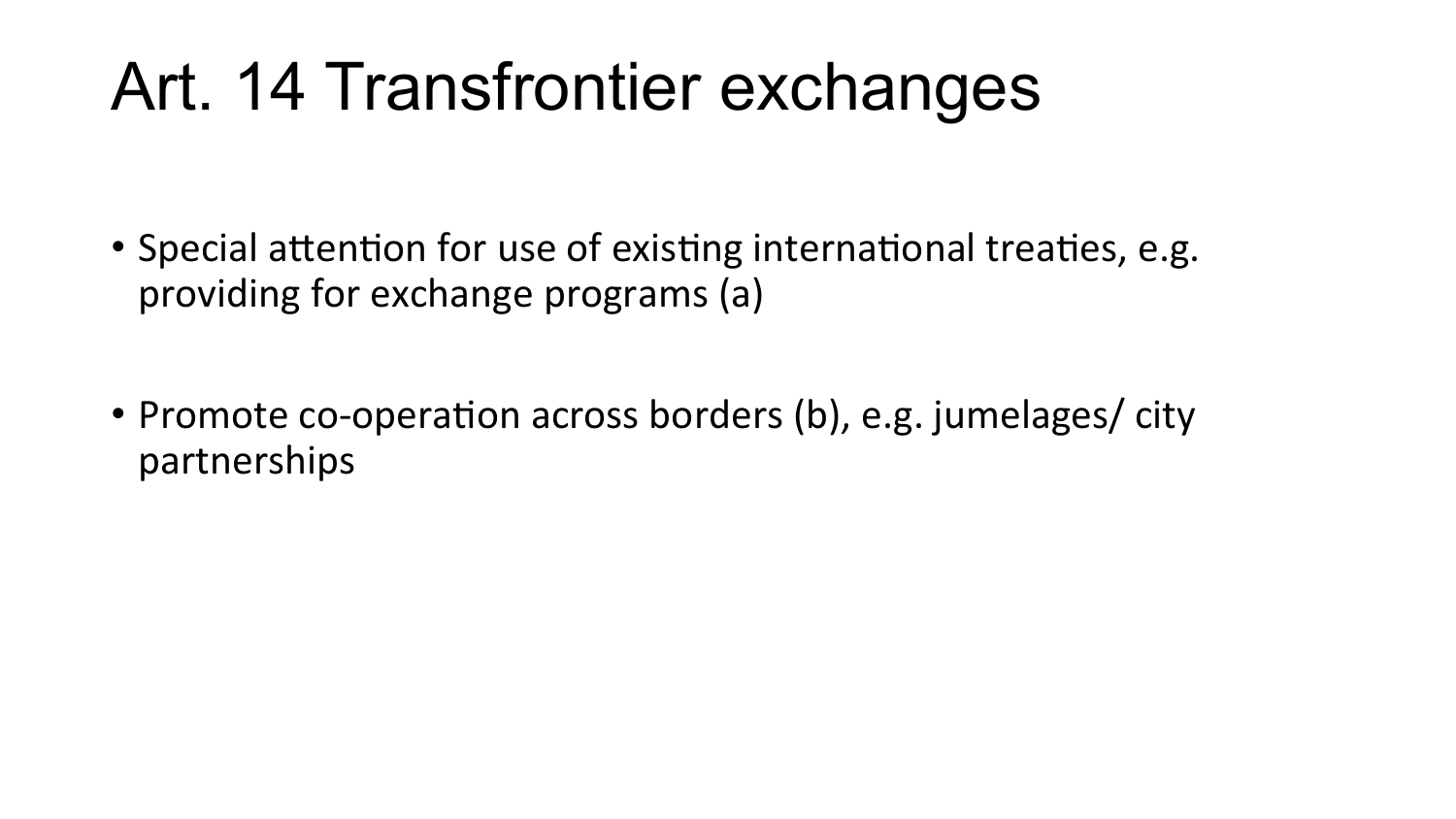# Format report COMEX

- Until 2017 rather long reports with a lot of repetition of text already included in earlier reports
- Sometimes difficult to find the remarks relevant for a particular RML
- Since 2017 more concise reports with tables for each RML with an evaluation of the relevant *undertakings*
- For part III languages evaluation of all 35+ *undertakings* chosen from the menu card
- For part II and part III languages evaluation *undertakings* Art. 7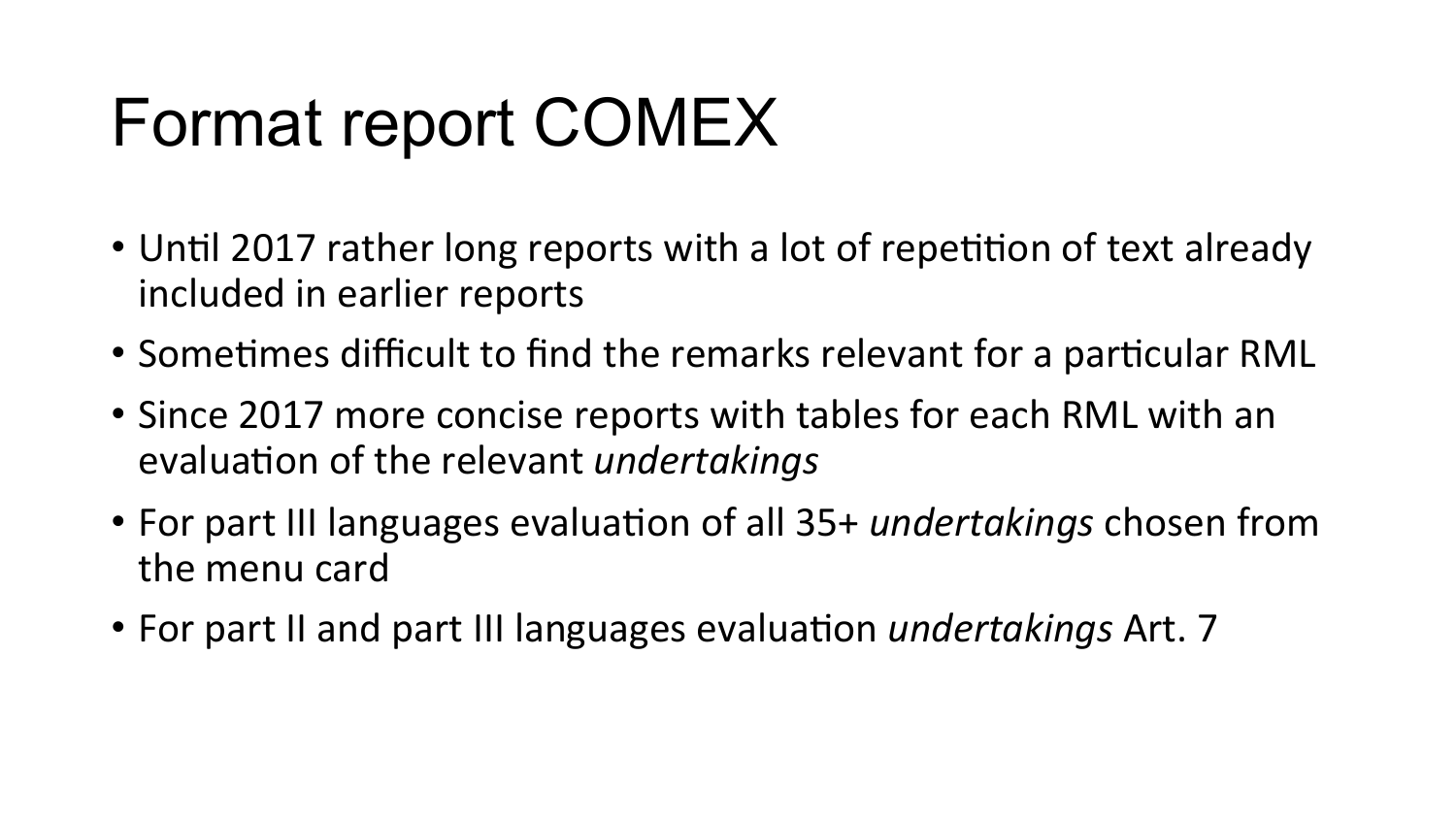# Format report COMEX

- In the tables is for each *undertaking* indicated
- Fullfilled/ partly fullfilled/ formally fullfilled/ not fullfilled/no information
- Furthermore a symbol indicated whether the evaluation of the situation of an undertaking in respect of a RML is improved/ unchanged or worse
- Arrow  $up/ = (equal)/$  arrow down
- The COMEX hopes that the new format increases the accessibility of the evaluation for the general public, in particular the speakers of the RML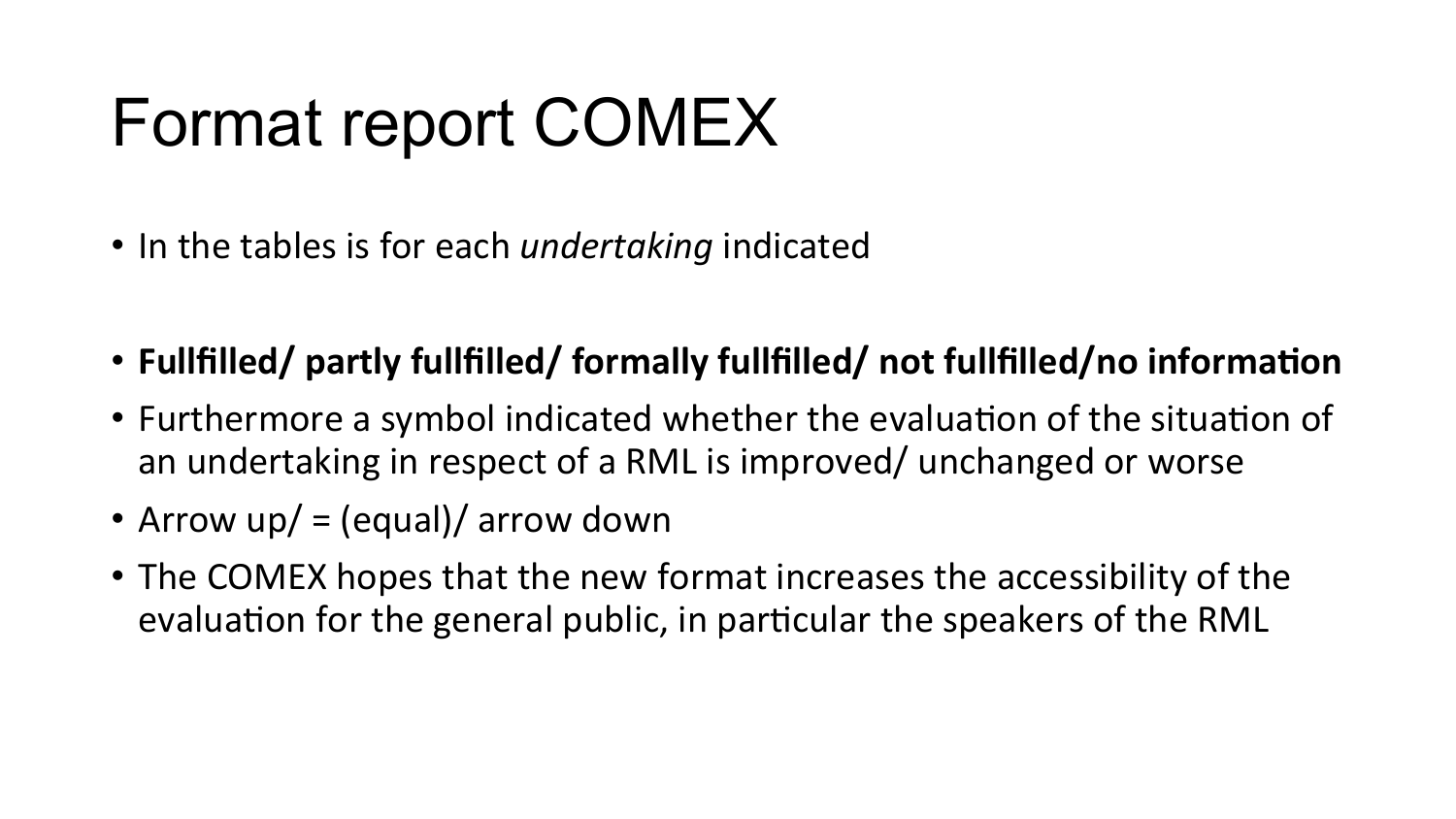### Added value of ratification ECRML

- Irreversible protection of RML
- Protection does not depend anymore completely on political priorities
- Evaluation by Council of Europe via COMEX  $\rightarrow$  COMEX does not only criticise but also tries to indicate often how the objectives of the Charter can be realised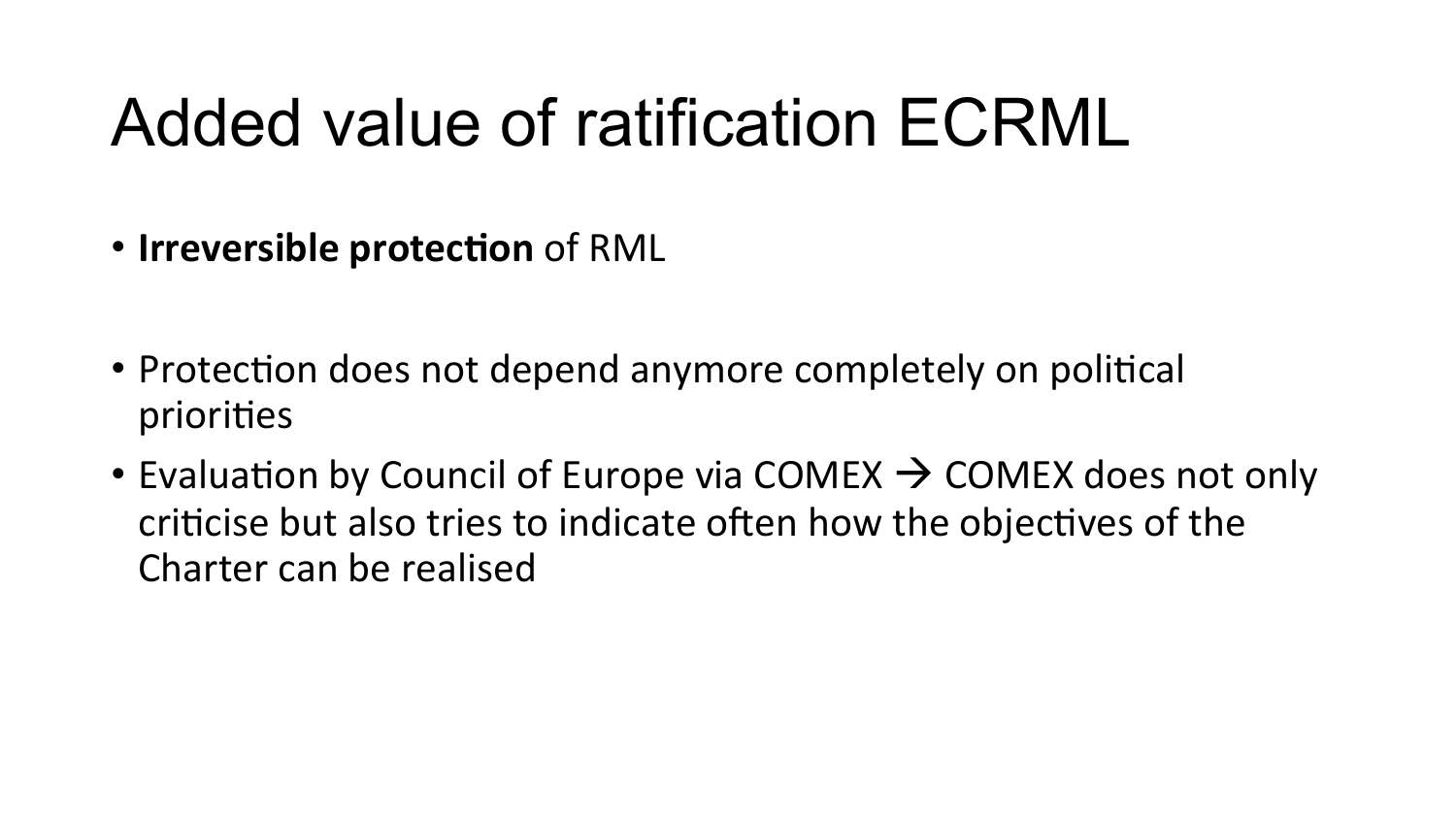## Main challenges of the monitoring system of the ECRML

- No sanctions available: only naming and shaming
- Reporting cycle of three years is rather short
- 
- Streamlining with reporting cycle of Framework Convention desirable? Perhaps also cycle of five years with additional mid-term reporting on implementation of core recommendations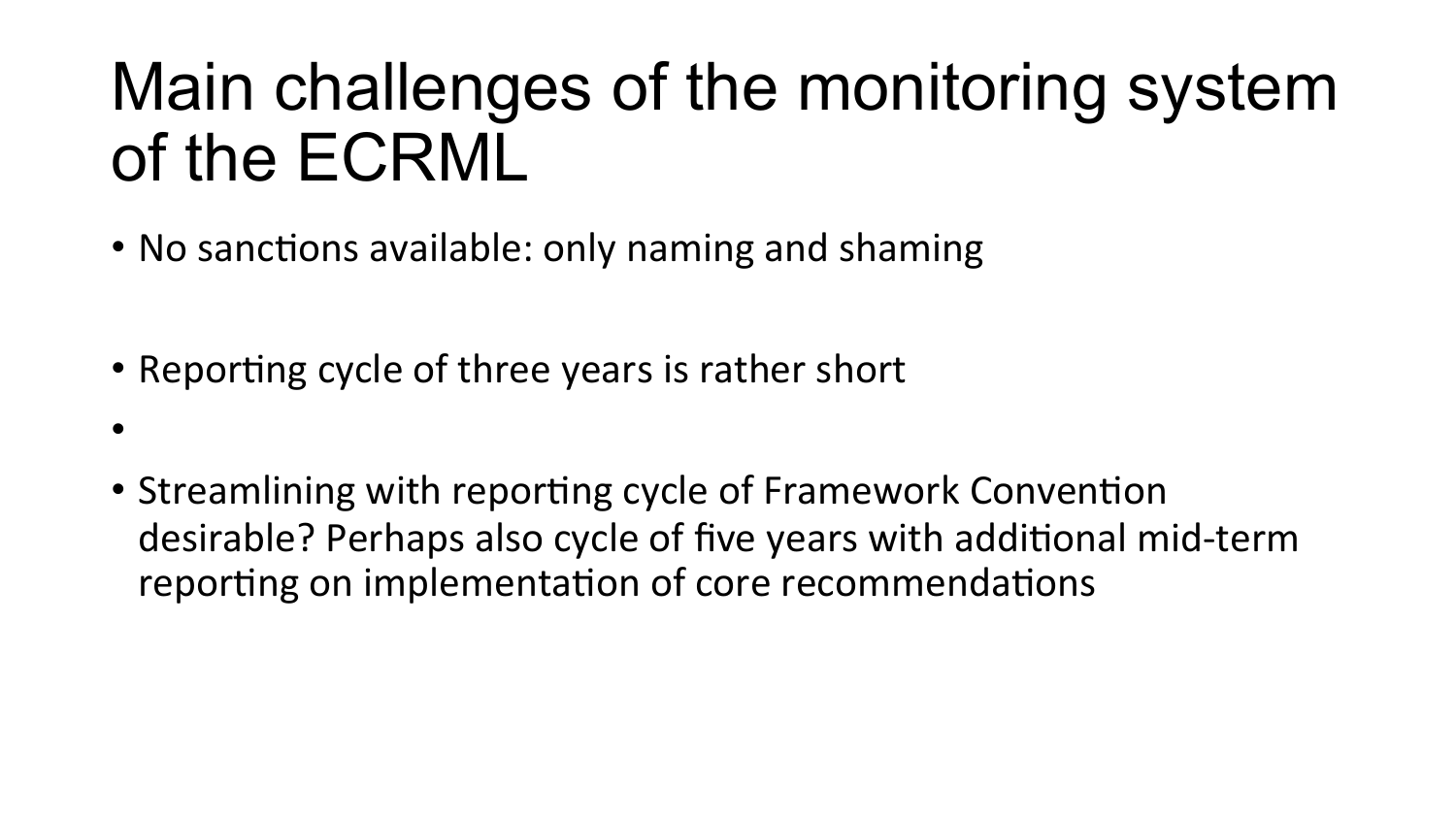# Additional challenges of the monitoring system of the ECRML

- Actualisation of obligations under the Charter: in particalar necessary in the field of Media. Via general guidance by the COMEX? Perhaps by General Comments?
- Downgrading obligations not allowed. What to do with untertakings ratified by States on a non-realistic way, e.g. promising translation of all statutes in small minority language? Solution: mentioning non-fullfillment without formulating core recommendations on this issue?
- 
- What to do, if a State Party starts to distinguish within a Part III languages different languages? E.g. within Sami language in Norway. All protected by Part III, or is interpretive declaration ratification instrument possible?